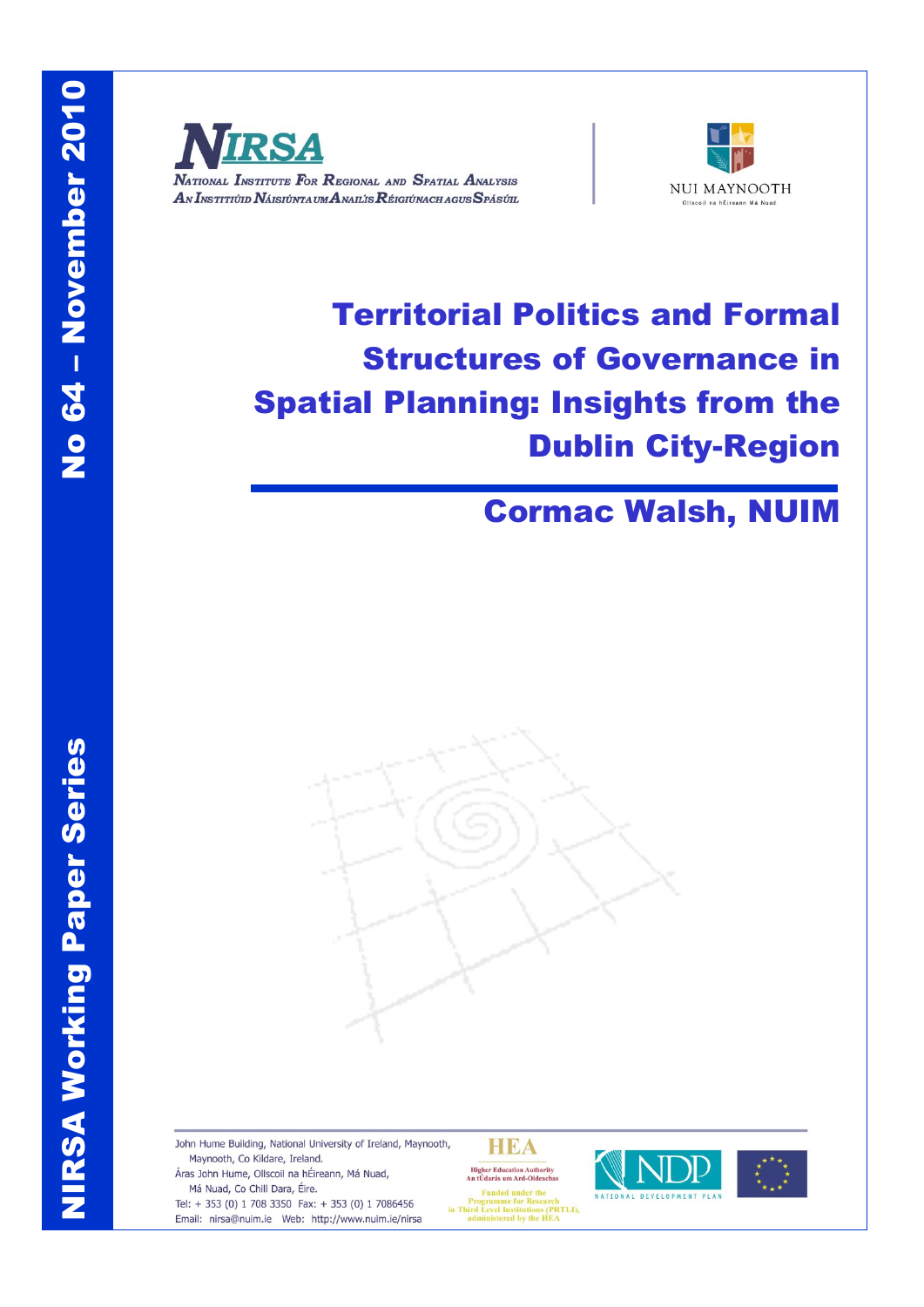**Territorial Politics and Formal Structures of Governance in Spatial Planning: Insights from the Dublin City-Region**

**Cormac Walsh<sup>1</sup>**

#### **Abstract**

This paper presents the argument that the contents of spatial plans and the discursive framing of processes of spatial strategy-making are structured by the political geography of the formal institutions of governance through which spatial plans derive their legitimacy. At the same time spatial planning processes and strategies themselves may be active in the social construction of particular spatial (territorial and scalar) configurations. Spatial planning strategies for cities and regions increasingly seek to transcend political and administrative boundaries and embrace functional spaces and fuzzy boundaries. It is argued here however, that the spatial reach of such strategies in practice may be constrained by the formal structures of governance through which they are produced. Recent studies of the contents of spatial planning strategies have found that spatial plans in practice continue to employ territorial rather than relational concepts of space and place. This paper moves towards explaining the territorial character of planning content through an engagement with recent literature in critical regional studies and critiques of state-centric thinking in political geography and related disciplines. The arguments presented are supported by a case study of the Dublin-city-region, drawing on official planning policy documents and qualitative interviews with political decision-makers and planning officials.

#### **1. Introduction**

 $\overline{a}$ 

Regional and city-regional scale spatial planning strategies have in recent years come to be viewed as key policy instruments for effective territorial governance (Albrechts et al 2003). In contrast to the limited scope of traditional land-use plans, it is argued that strategic spatial plans can act as frameworks for coordination across policy sectors and institutional arenas (Salet et al 2003, Nadin 2007, Harris and

<sup>&</sup>lt;sup>1</sup> Postdoctoral Research Fellow, National Institute for Regional and Spatial Analysis, National University of Ireland, Maynooth, Republic of Ireland, email: [cormac.walsh@nuim.ie.](mailto:cormac.walsh@nuim.ie)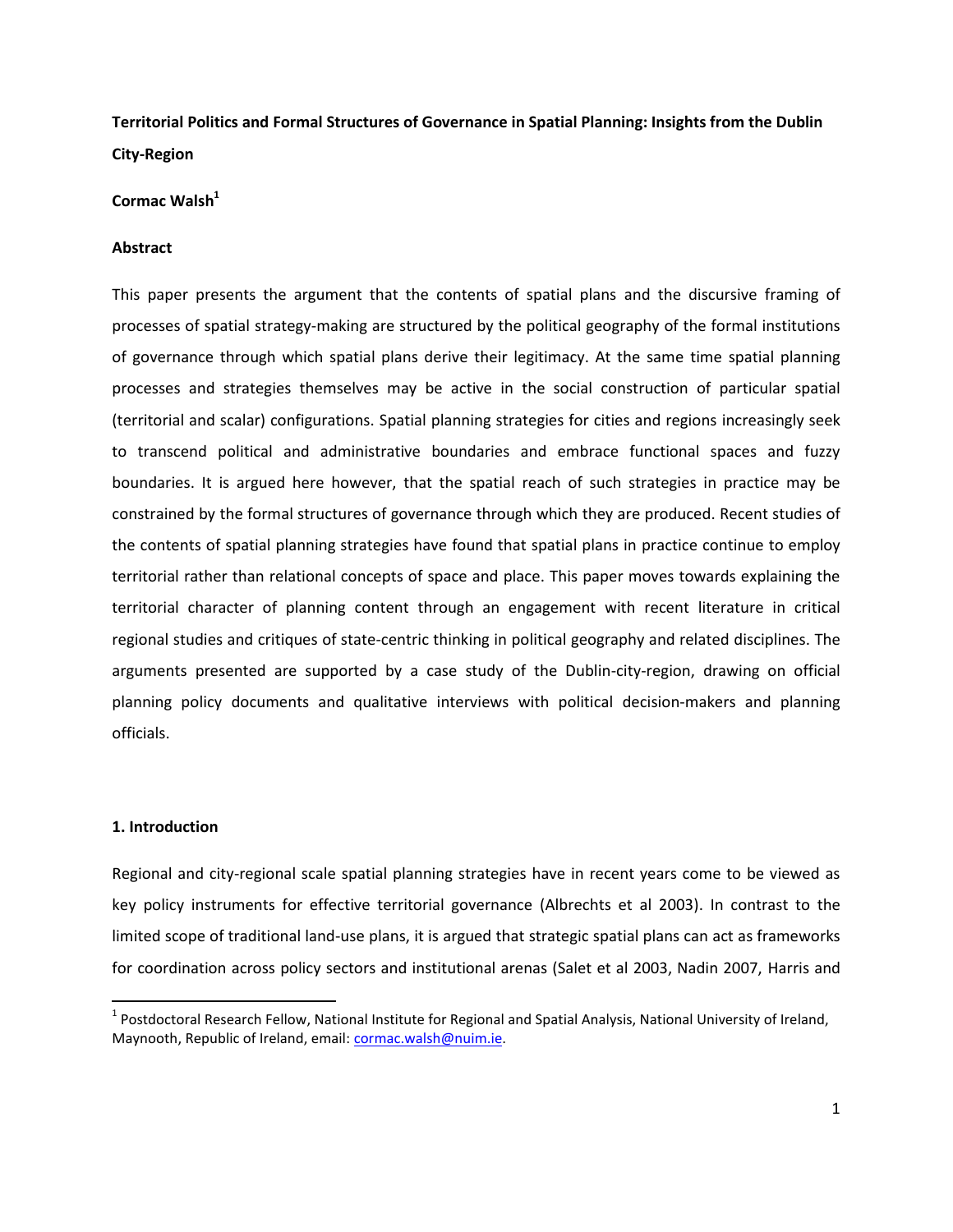Hooper 2004, Vigar, 2009). For some authors, the development of collaborative practices among governance stakeholders including state, semi-state, private sector and civil society stakeholders constitutes a central objective of processes of spatial strategy-making (Healey, 1998, 2006, Innes and Booher 1999, Healey et al. 2002). Indeed, it may be argued that recent debates in planning theory have been characterised by a normative concern for increased public participation, founded on Habermasian communicative rationality and a postmodern distrust of expert or technical knowledge (see Rydin 2007, Brand and Gaffikin 2007, Sager 2009, Versteeg and Hajer 2010). Despite this normative focus on the democratic politics of planning practice, the role of formal institutions and structures of governance in shaping and framing planning practice and planning and development outcomes has received much less critical attention. Albrechts (2003) has persuasively argued that studies of planning practice need to pay greater attention to issues of political decision-making and plan implementation:

'planning needs a fine-grained analysis of what actually takes place in formal decisionmaking and implementation, in the transition from plan to formal adoption of the plan and in its actual implementation as opposed to what they [planners] normatively would like to see happen' (Albrechts 2003, 250).

For some planning theorists, strategic spatial planning is defined in terms of the use of informal strategies and a deliberate shift away from the constraints of formal structures and procedures of governance (Waterhout et al 2009, Allmendinger & Haughton, 2007). Nevertheless spatial planning practice as a state interventionist activity, in the main, continues to be firmly embedded within long established structures of democratic governance and political decision-making. This article explores the influence of the spatiality or political geography of formal structures of governance on the content of spatial plans and the discursive construction of process of spatial planning. The arguments are illustrated and empirically grounded in a case study of regional scale spatial planning in the Greater Dublin Area, a city-region characterised by rapid urban expansion, peri-urban development and related political tensions.

#### **2. City Regions, Spatial Planning and Territorial Development Policy**

In recent decades there has been a significant interest in approaches to urban and regional governance that transcend administrative and political boundaries to focus on city-regions and metropolitan areas. Davoudi (2008) writes of a 'remarkable resurgence' of the city-region concept in both academic and policy discourse since the 1990s, while noting that its origins can be traced to the famous Chicago Plan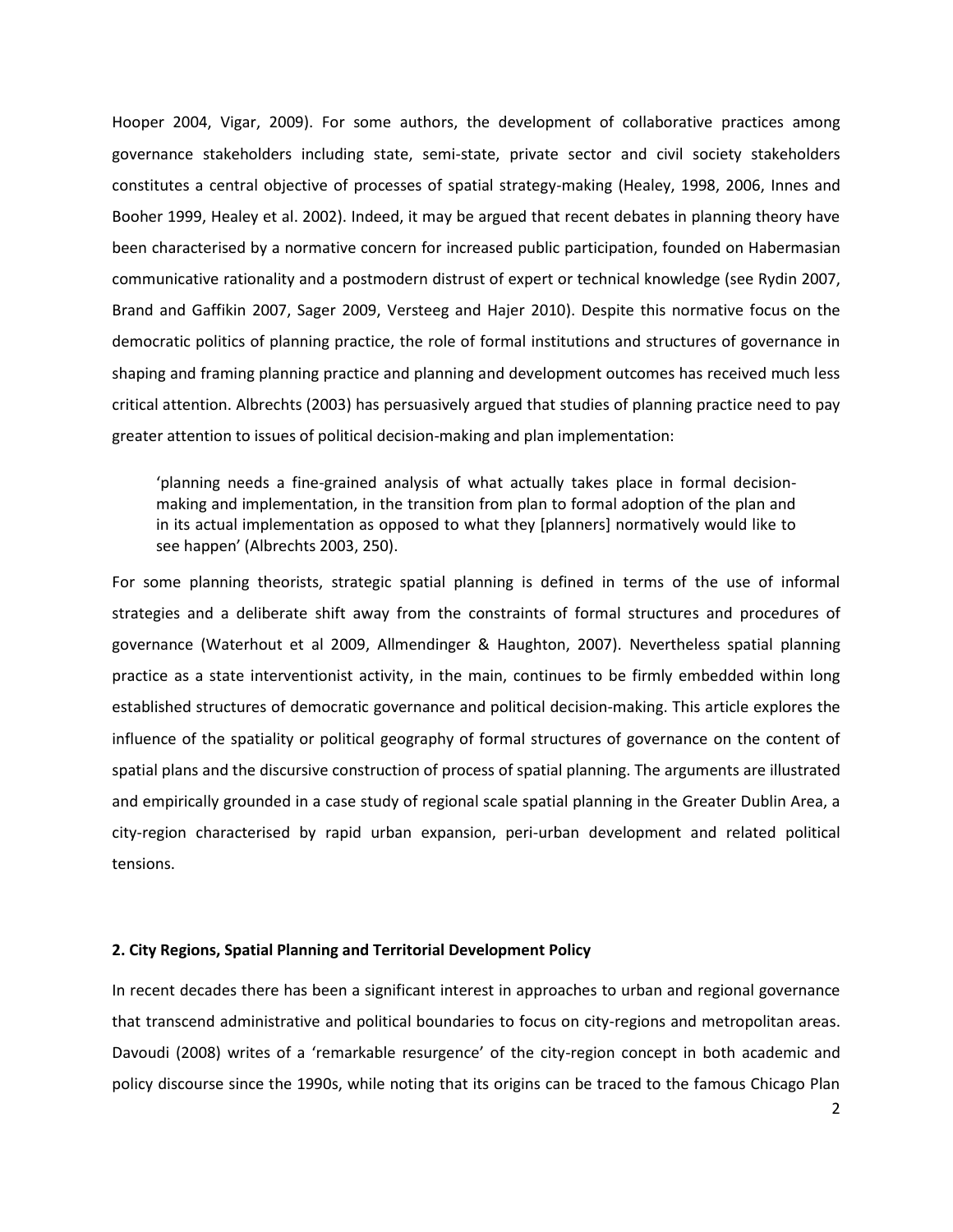of 1909 and Patrick Geddes' concept of the 'conurbation'. Hall and Pain (2006) in a major study of 'mega city-regions' in Europe point to a general 'mismatch between functional and territorial logics' (p. 178).

At the European scale, research on spatial development trends undertaken by the European Commission in the early 1990s explicitly adopted functional rather than administrative regions as the focus for analysis, in an effort to 'encourage new ways of thinking about spatial prospects which is not limited by national boundaries' (CEC, 1994, 169, see also Dühr et al 2010, 200-201). The *Europe 2000+*  report, further stressed that the particular functional regions identified were only one possible division of the European territory and were not intended to provide a basis for future policy action. The intention was not to create new territorial spaces or 'European super regions' but to identify functional linkages across territorial boundaries (CEC, 1994, 169). Subsequent European spatial planning policy initiatives have maintained this focus on functional spaces. The *European Spatial Development Perspective* (CSD 1999) makes strong reference to the concepts of urban-rural relations and polycentric urban regions, both of which emphasise functional relationships across space rather than territorial divisions (see also Albrechts et al. 2003, Davoudi & Stead 2002, Zonneveld & Stead, 2007). Indeed the ESDP sought to introduce a spatial dimension to EU policy which may be viewed as part of a wider process of European integration or Europeanisation, centrally concerned with the dismantling or harmonisation of socio-cultural as well as territorial boundaries (Faludi, 2002, Dühr et al. 2007, 2010). The more recent *Territorial Agenda of the European Union* and associated *Green Paper on Territorial Cohesion* are less concerned with conceptual issues, partly reflecting a shift in EU policy priorities and a more pragmatic orientation towards questions of territorial governance (Territorial Agenda 2007, Territorial State, 2007, see also Faludi, 2007a). The 'evidence-based' *Territorial State and Perspectives* background document prepared contemporaneously with the *Territorial Agenda* is, however, more explicit on the contribution of cross-border and transnational cooperation to the development of 'territorial capital' at both micro (city-regional) and macro (transnational) spatial scales.

For Rodrigeuz-Pose (2008) the city-region concept itself signals a shift from sectoral to territorial approaches to development (p. 1025). He notes, however, a lack of a common definition of the cityregion as a significant limitation in terms of its application as an analytic or policy concept, a concern also shared by other authors (Davoudi 2008, Neuman and Hull 2009). The privileging of the city-regional scale as that most appropriate for policy intervention is also questioned: 'the problems faced by cityregions may not be that different from those operating at other scales' (Rodriguez-Pose, 2008, 1025).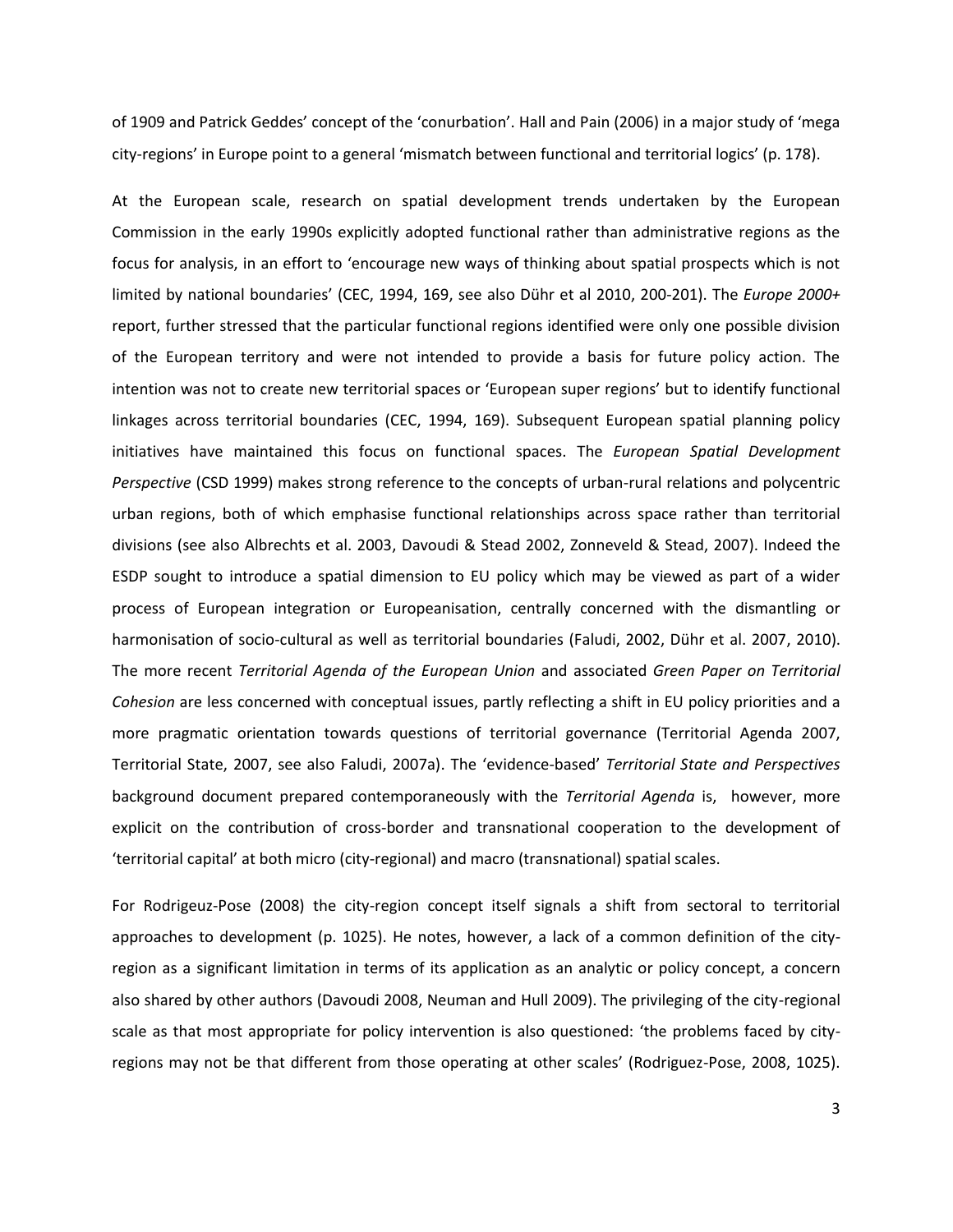For the purposes of this paper the principal concern is with spatial strategies and other policy initiatives which seek to transcend formal administrative and political boundaries at the urban-regional scale. The empirical delimitation of the functional extent of individual city-regions is thus of lesser importance.

The emergence of the city-region as a normative policy concept is strongly associated with a focus on learning economies and economic competitiveness in city-regions in economic geography, the subject of significant debate in several issues of *Regional Studies* (e.g. Scott & Storper 2003, Kitson et al 2004, Turok, 2004, Etherington & Jones, 2009) and elsewhere (Harvey, 1989, Scott, 1998, Brenner, 2003, 2004, Ward & Jonas 2007). A core proposition in this literature is that city-regions provide the optimal scale for governance in the context of increased economic globalisation and concomitant decline in the economic governance capacity of nation-states (in particular Harvey 1989, Scott & Storper 2003). Brenner (2003, 302) contends, however, that the apparent increase in competition among cities and regions in Europe and a documented proliferation of territorial competitiveness-oriented economic policies may, in fact, be the consequence of the paradigmatic status of a policy discourse centred on increased competition among places in the context of European integration, globalisation and the hyper-mobility of investment capital. More recent academic contributions have also questioned the dominant discourse of cityregions as the engines of economic competitiveness, arguing in particular that city-regional policies may serve to accentuate rather than reduce socio-economic disparities (Etherington & Jones, 2009).

Recent critical contributions have also explored the politics of city-regionalism and the relationship between city-regions and formal structures of democratic politics. Ward and Jonas (2007) identify a problematic tendency to attribute agency to city-regions themselves and argue for a greater emphasis on 'how new territorial forms are constructed politically and reproduced through everyday acts and struggles around consumption and social reproduction' (2007, 170). They further note that city-regional policies which deliberately seek to transcend or circumvent formal structures of government and political accountability raise significant questions with regard to the 'geography of democratic practice' (p. 174), an issue which has arguably been overlooked in recent debates on spatial planning for cityregions. Purcell (2007) focuses more concretely on the implications of privileging a particular scale of governance and argues that scale is a 'fundamental element' of democratic politics central to the 'eternal tension' between particular and common interests (p. 202). Cox (2010) similarly reflects on the significance of scale in the context of metropolitan governance in the US. He notes the importance of the state's 'scale division of labour' with reference to the allocation of competences across scales of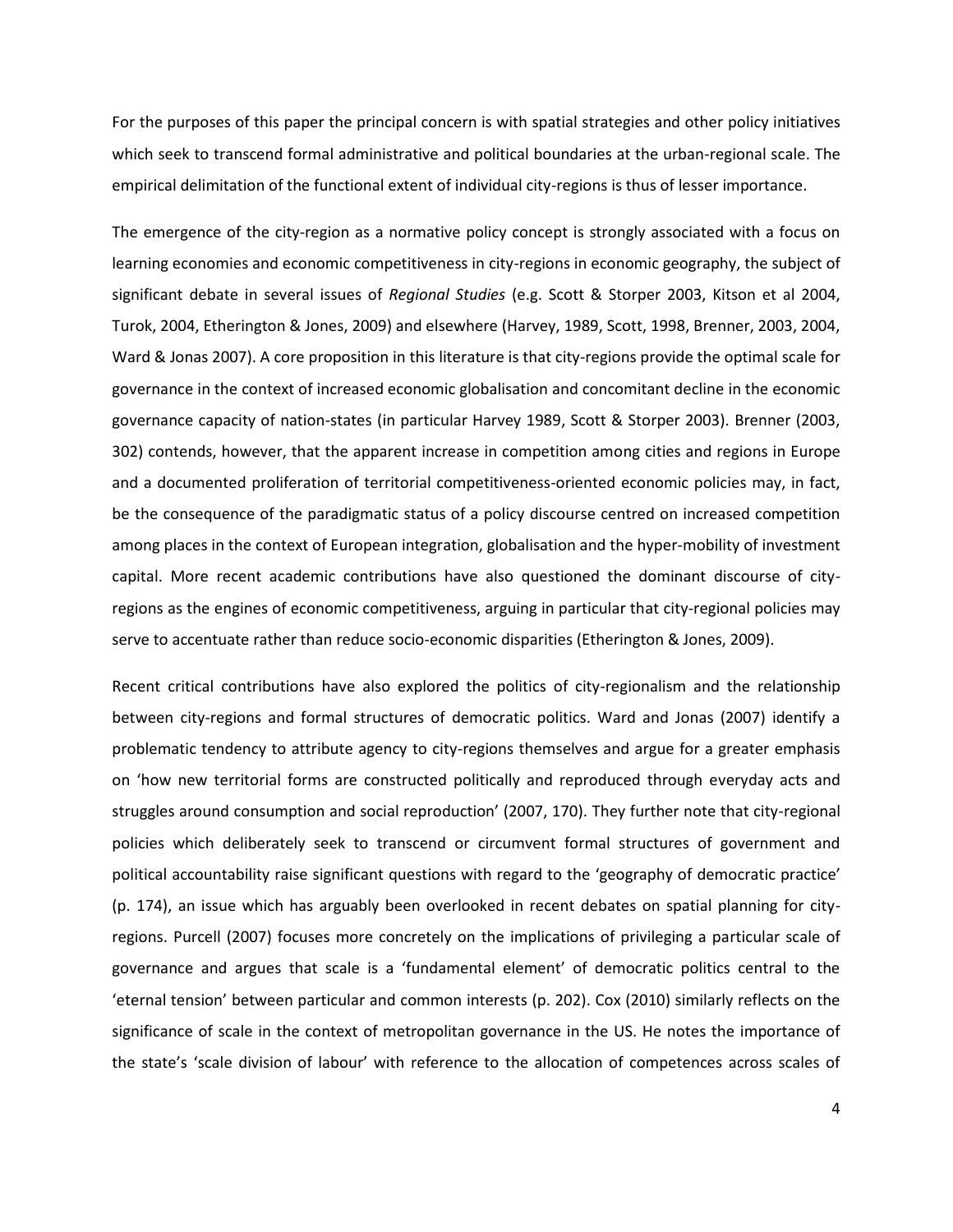governance which may differ significantly across space and time (p. 217). He further indentifies the need for increased attention to questions of horizontal coordination among local and/or metropolitan authorities in the context of jurisdictional fragmentation (see also Healey et al, 2002, Salet et al 2003). The relationship between scales of governance and the question horizontal policy coordination are explored in more detail in later sections of this paper.

#### **3. Territorial and Relational Perspectives on Space and Place**

Parallel to the rise of city-regions in policy discourse and practice, the concept of the region is the subject of critical debate across a range of social science disciplines, informed, in particular by the emergence of radical relational approaches to the theorization of sociospatial relations (see Amin 2004, Neuman & Hull 2009, Healey 2009). Recent thinking on space, place and scale has led to a fundamental questioning of the 'traditional and long-established notion of the 'region' as a 'closed', 'bounded' and territorial entity (Pike, 2007, 1144). Indeed, planning theorists have explicitly called for a new mode of planning, informed by a relational understanding of place and space (Friedmann, 1993; Graham & Healey, 1999; Healey, 2004; see also Allmendinger & Haughton, 2007, 2009). For Graham and Healy (1999) 'contemporary urban life' is characterised by the collision and resonance of 'many different notions, experiences and representations of space-time'. They stress the importance of recognising multiple perspectives on space and place, in direct contrast to the singular and unitary representations of cities and regions in traditional spatial plans. They further contend that planning theory must recognise the differential 'power geometry' of cities which determines the capacity of particular actors within a city to 'extend one's actions in time and space' (1999, 627). Amin (2004) calling specifically for a 'relational politics of place' , argues that transformations in society associated with globalisation serve to destabilise traditional spatial imaginations composed of nested territorial hierarchies and rigid boundaries:

'the everyday transnational flow of ideas, information, knowledge, money, people and cultural influences; the growth of translocal networks of organisation and influence such transnational corporations, global financial institutions, international governance regimes and transnational cultural networks… add up to a displacement of a world order of nested territorial formations composed of a discernible inside and outside... [where] spatial boundaries are no longer necessarily or purposively territorial or scalar, since the social, economic, political and cultural inside and outside are constituted through the topologies of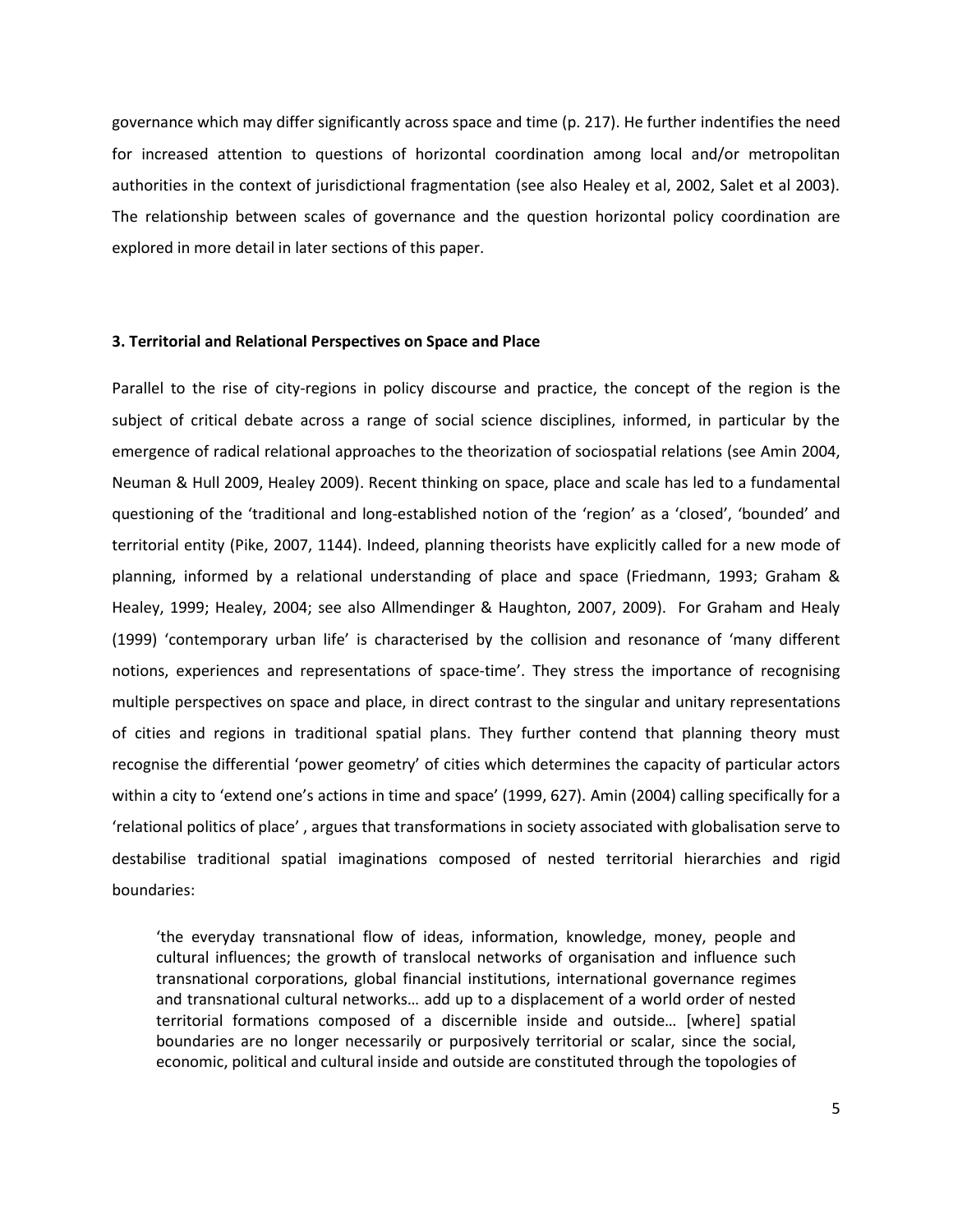actor networks which are becoming increasingly dynamic and varied in spatial constitution' (Amin, 2004, 33)

He argues that dominant conceptualisations of space and space in popular and academic continue to ignore the relational foundation of spatiality, in favour of territorial spatial imaginaries:

'These [relational] spatialities are decisive in the constitution of the local, but they continue to be written out of the hegemonic territorial imaginary of the world' (Amin, 2004, 34).

Paasi (2009) however argues that traditional regional geographers explicitly acknowledged the contingent, open and porous character of regions, despite their employment of the geographic region as a principal unit of analysis. He further suggests that contemporary 'representatives of relational thinking' are distinguished by their engagement in an explicitly political project where the opening of borders is viewed as a 'challenge for progressive social science and politics' (2009, 225). MacLeod and Jones (2007) similarly, argue that the relational-topological approach tends to present a caricatured reading of territorial and scalar approaches as closed and static. They argue for an approach that explicitly acknowledges the socio-political institutionalisation of regions as territorial structures through 'active political struggle and discursive imaginings' (2007, 1186). In attempt to overcome what he sees as an artificial binary division between territorial and relational geographies, Morgan (2007, 33) argues for a more nuanced perspective that acknowledges that 'political space is bounded *and* porous' recognising both the importance of networked relations of connectivity and the territoriality of formal state structures.

Despite their differences, both critical territorial and relational perspectives serve to fundamentally challenge taken-for-granted and everyday understandings of political-geographic (i.e. territorial) boundaries as static, unchanging and immutable. This understanding has significant implications for spatial planning and regional development policy and practice. Davoudi (2009, 242) concluding a comparative study of concepts of space and place in spatial planning strategies in the UK and the Republic of Ireland points to a disjuncture between a predominance of positivist Euclidean concepts of space and place (characterised by 'fixities, certainties and bounded space') in planning practice and a shift to post-structural perspectives in contemporary social science, which emphasise fluid, relational and non-bounded understandings of space (see also Healey, 2004, 2009).

Reflecting the influence of critical perspectives within a political geography disciplinary tradition and a spatial turn in social theory, a number of scholars have more specifically sought to question the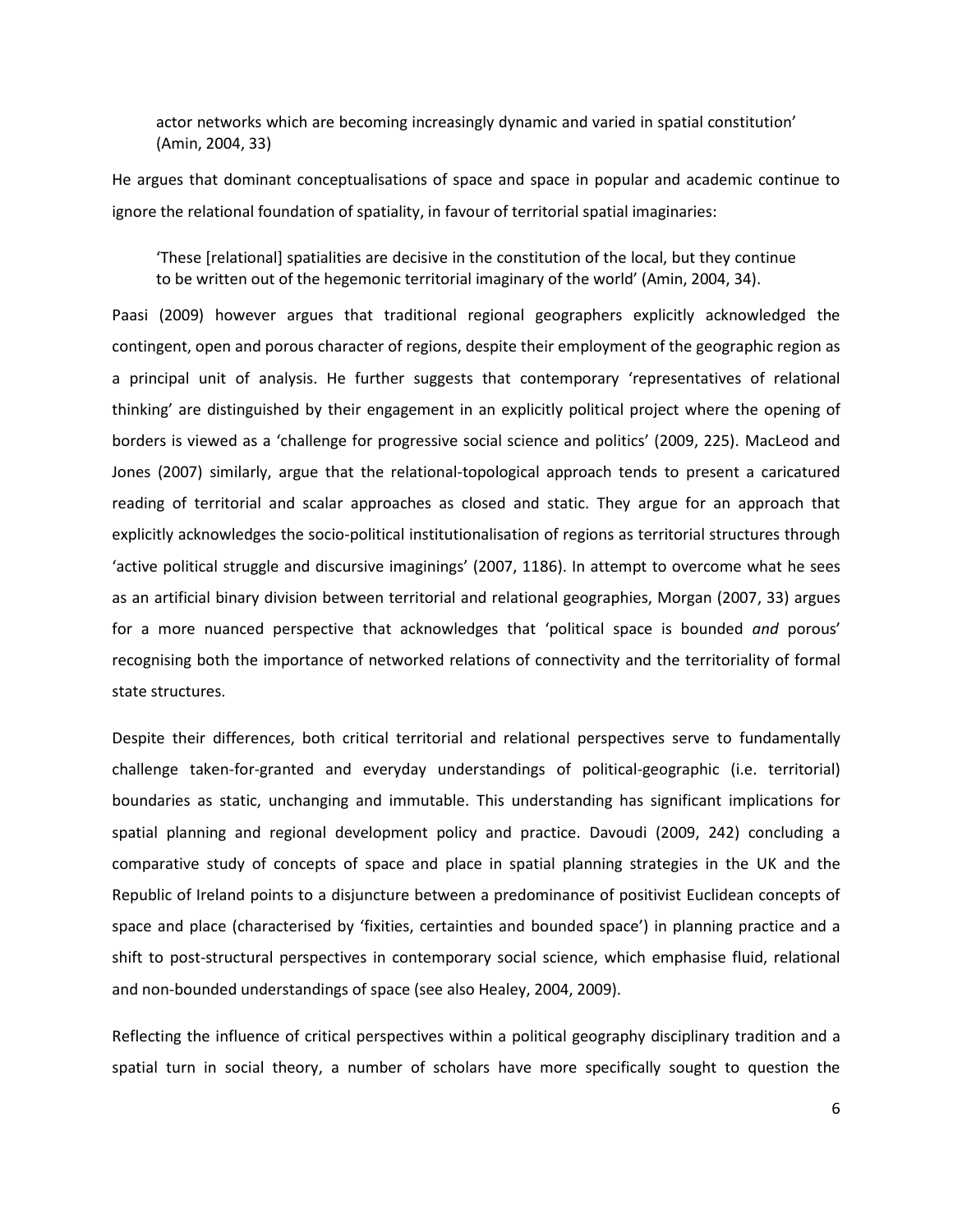dominant taken-for-granted *meta-geographies* of social science and popular discourse (Taylor, 2000, 2003). In particular, it is argued that mainstream social science has been, implicitly or explicitly, *statecentric* in its geographical assumptions (see Agnew, 1994; Brenner, 1999, 2004, Taylor, 2000; Beck, 2004, Urry, 2000). From a sociological perspective, Giddens (1984) and Urry (2000) note that the concept of society as traditionally deployed, has implied that the boundaries of social relations are spatially congruent with those of the nation-state, while Agnew (1994) similarly contends that in political science the (national) state has been viewed as the container of (national) society. Brenner (2004, 38) identifies three geographical assumptions in mainstream social science, leading to *spatial fetishism*, *methodological territorialism* and *methodological nationalism*, respectively:

- 1. The concept of space is viewed as a static platform of social action that is not in itself constituted socially –space as external to social relations (see also Massey 1984); *spatial fetishism* views space as timeless, immune to historical change,
- 2. The assumption that all social relations are organised within territorially self-enclosed spatial containers; *methodological territorialism* implies that territoriality, the principle of spatial enclosure is treated as the necessary form of social relations,
- 3. The assumption that all social relations are organised at a national scale or are undergoing processes of nationalisation – *methodological nationalism,*

(Adapted from Brenner 2004, 38).

It is evident that state-centrism in social science has led to a focus on place-bounded communities and a privileging of the nation-state as the principal scale at which social relations social relations take place, leading to a significant neglect of relational geographies of flow and networks that in practice transcend the boundaries of nation-states (Castells, 1996; Taylor, 1999, 2004). More generally, a focus on statecentrism in social science indicates the need for an awareness of the implicit geographical assumptions in academic and popular discourses concerning social, cultural, economic and political relations. Perhaps, more significantly, however, a recognition of the influence of state-centrism in social science, indicates the extent to which the political geography of formal institutions and structures of governance (state structures) may serve to the frame the popular, academic and policy discourses of sociospatial relations.

Given a pervasive state-centrism in social science and an apparent continued predominance of Euclidean absolutist concepts of space and place in planning practice, it may be hypothesised that policy-making processes generally contain implicit geographical assumptions of state-centrism that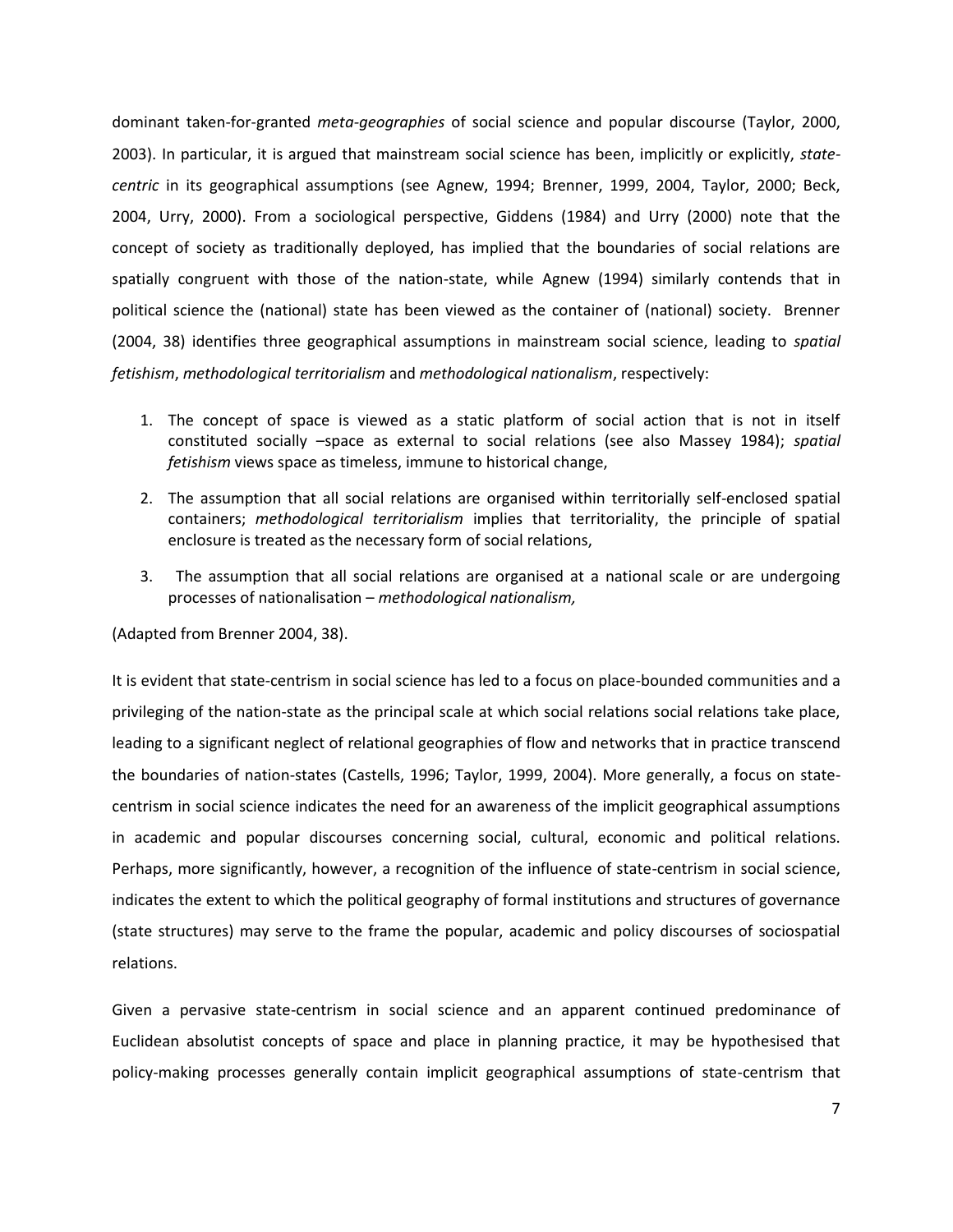reflect the political geography of the formal structures of governance within which they are framed. National government social or economic strategies, for example, might be expected to reflect a statecentric assumption of spatial congruence between state, society and economy while local or regional government policies and strategies may be strongly influenced by concepts of local distinctiveness and identity which serve to reinforce taken-for-granted spatial imaginaries of place-bounded communities. The contents of spatial planning strategies, as spatially explicit policy statements, may reveal more explicit geographical assumptions, reflecting particular social constructions of the (bounded) territory or territories (often coterminous with local, regional or national political and administrative boundaries) for which the spatial strategy is produced.

Where systems of political representation and accountability are territorially structured, as in most systems of representative democracy, concepts of the 'public interest' informing public policy debates may assume particular territorial or scalar forms (implicit in discourses of for example, the national interest, local community, balanced regional development and territorial cohesion). Although the validity of both substantive and procedural conceptions of the public interest have been questioned from a number of perspectives, the concept is acknowledged to continue hold particular relevance in planning practice (see Campbell & Marshall, 2002). Where statutory spatial plans are made by locally elected representatives, spatial planning strategies may become sites for the expression of a territorial politics. In summary, it is contended here that the territorial structure of governance may substantially influence the content and governance capacity of spatial strategies. Where the contents of spatial plans are understood to reflect a territorial politics, strategic governance initiatives seeking to improve the horizontal and vertical coordination of the plans of neighbouring sub-national territorial jurisdictions, must be seen as highly political rather than questions of technical coordination.

It may also be argued that spatial planning strategies serve to actively reproduce particular spatial imaginaries through their representations of space of place. For Brenner et al (2003, 7) state spaces are actively constructed as geopolitical entities through 'historically specific social practices that constitute, impose and naturalise particular forms of knowledge – and, therefore, power – over space, scale and territory'. These representational practices serve to simplify a complex reality in favour of 'controllable geopolitical abstractions' (Agnew & Corbridge, 1995, 48-9, in; Brenner et al., 2003, 7). Jensen & Richardson (2004, 54-5) in their theorisation of a 'cultural sociology of space' similarly stress the symbolic meanings of representations of space and place in spatial policy and planning. While the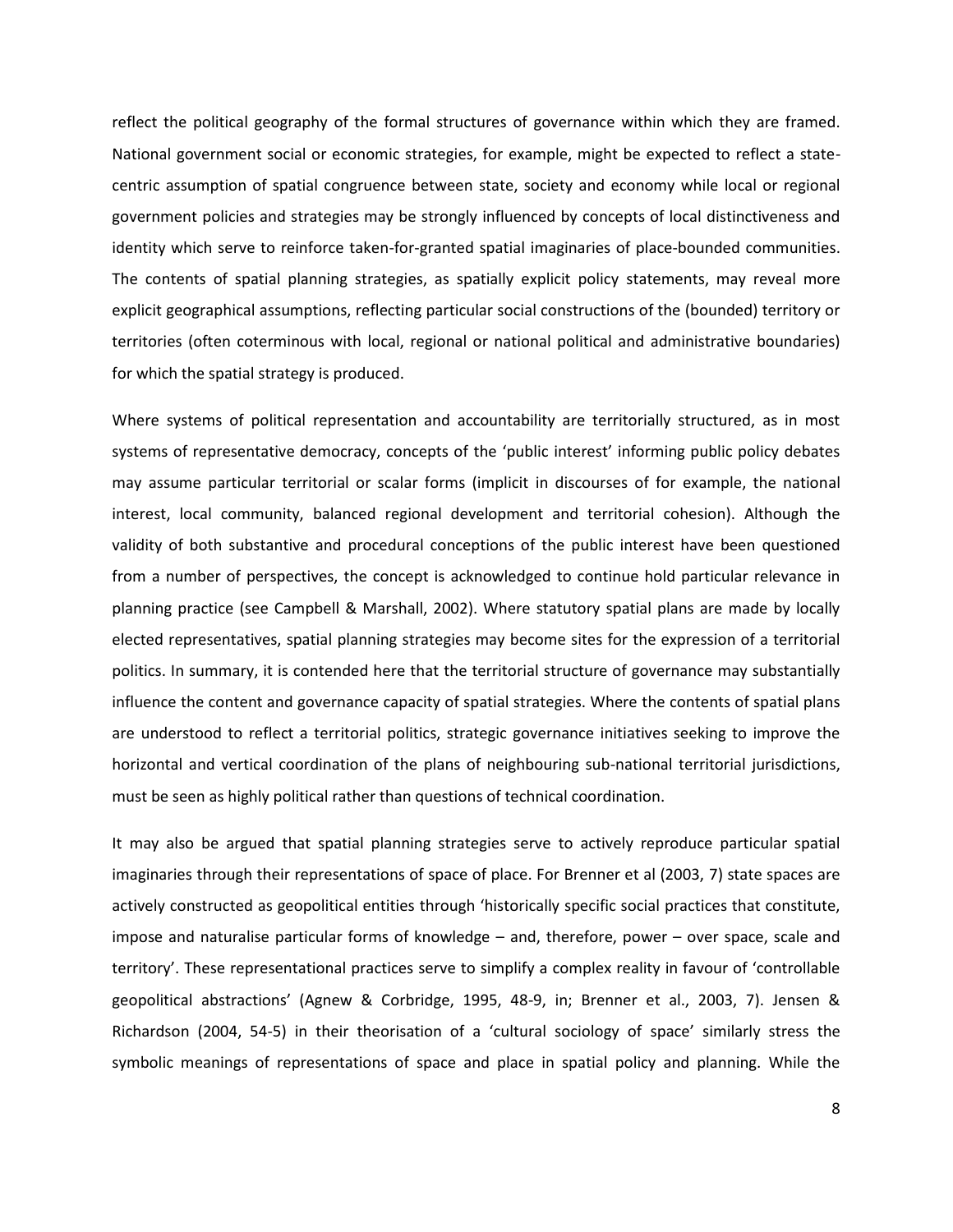framing of spatial strategies through territorial governance structures may lead to a reproduction of concepts of spatially enclosed territorial communities and nested hierarchies of discrete spatial scales, they may also have the potential to act as a mechanism for reconstruction of spatial imaginaries through explicit attention to the relational character of places and sociospatial relations.

#### **4. The Irish Planning System and the Emergence of Strategic Spatial Planning in the Dublin City-Region**

Urban planning legislation was first introduced in Ireland in 1963 with the Local Government (Planning and Development) Act. This legislation introduced a national system of town planning with strong similarities to the post-war British system of planning. Planning functions and powers were allocated to the local authorities (88 in total) while the Department of Environment, Heritage and Local Government (DoEHLG) assumed responsibility for national policy making and guidance. In contrast to the British system, the Irish legislation placed considerable emphasis on reinforcing the democratic remit of planning and to some extent the rational/technical aspects of planning were subordinated to the political aspects (Bartley, 2007). The making of Development Plans; the principal planning document at local authority level was designated a reserved function of the elected representatives of each county, city and town council. Despite a number of attempts to develop national and regional scale planning strategies, spatial planning in Ireland remained almost exclusively a feature of local government until the late 1990s. This absence of strategic overview led to a situation of poor spatial coordination across planning authorities and critically weakened the capacity of the planning system to influence or respond to the city-regional scale dynamics of urban decline and suburbanisation (MacLaran & Williams, 2003; Williams & Shiels, 2002; Bartley, 2007).

The Irish planning system was revised substantially, however, with the introduction of new legislation in 2000 and 2010. A new Planning and Development Act placed sustainable development at the centre of planning policy and introduced a formal hierarchy of spatial plans. A National Spatial Strategy was published in 2002, articulating a national level spatial vision based on principals of balanced regional development and polycentricity, significantly influenced by key principles of European spatial planning as outlined in the ESDP (DELG 2002, Davoudi & Wishardt, 2005; Walsh, 2009). Although delays and problems with implementation have been identified, the National Spatial Strategy is recognised as new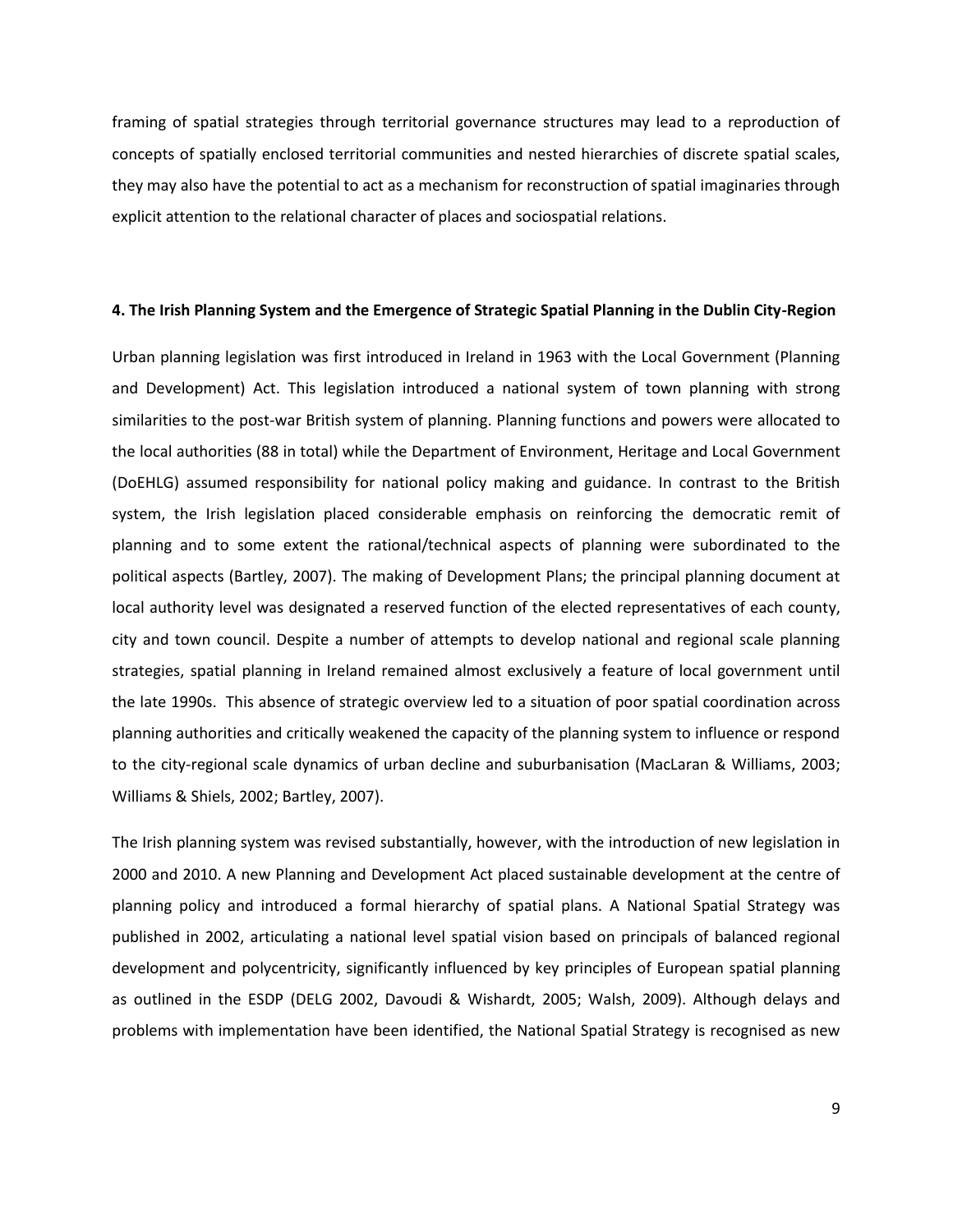departure in Irish spatial planning policy and a leading example of a new generation of national level spatial plans in Europe (Adams et al., 2006; Walsh, 2009; Mathews & Alden, 2006).

The National Spatial Strategy has proved particularly significant in the Irish context in terms of shifting perceptions in relation to spatial planning policy and broadening the scope of spatial planning to provide a framework for policy coordination in an explicitly spatial context. In many respects, however, planning continues to be reactive to development pressures in practice; 'development-led', rather than 'plan led' (MacLaran & Williams, 2003, Williams et al, 2010). Indeed recent critical commentary has pointed to a 'catastrophic failure of the planning system' to effectively manage the spatial distribution and intensity of housing development in the context of a runaway housing boom fuelled by speculative development and weak planning and financial regulation (Kitchin et al 2010).

Within the Dublin city-region, 'Strategic Planning Guidelines for the Greater Dublin Area' (SPGs) were produced in 1999, outlining a strategic vision for the city and its hinterland (Brady Shipman Martin et al., 1999). The guidelines were published by advisory regional authorities (established in 1994) on behalf of the constituent local authorities (eight city and county councils – see Figure 1). The principal task of the SPGs was to articulate the 'preferred direction for land use and transportation' in the Greater Dublin Area for the period until 2011 (Brady Shipman Martin et al, i). Guided by principles of sustainable development, the SPGs sought to ensure a reduction in the growth in demand for transport and private transport in particular. In addition the strategy sought to reduce 'urban sprawl' and create a clearer distinction between urban and rural areas. The strategy document thus made a distinction between the existing built-up area of Dublin city and its immediate environs, referred to as the Metropolitan Area and a predominantly rural and peri-urban Hinterland Area. It was proposed to concentrate or 'consolidate' urban development inside the Metropolitan Area boundary and within a small number of designated development centres within the Hinterland Area (see Figure 2). Significantly the spatial strategy diagrams of the SPGs are noted for the absence of Local or Regional Authority boundaries. In addition to the articulation of a spatial settlement strategy, the Strategic Planning Guidelines sought to achieve greater coordination between the constituent planning authorities and other public sector bodies involved in infrastructure and service provision within the Greater Dublin Area (see also Walsh, 2010).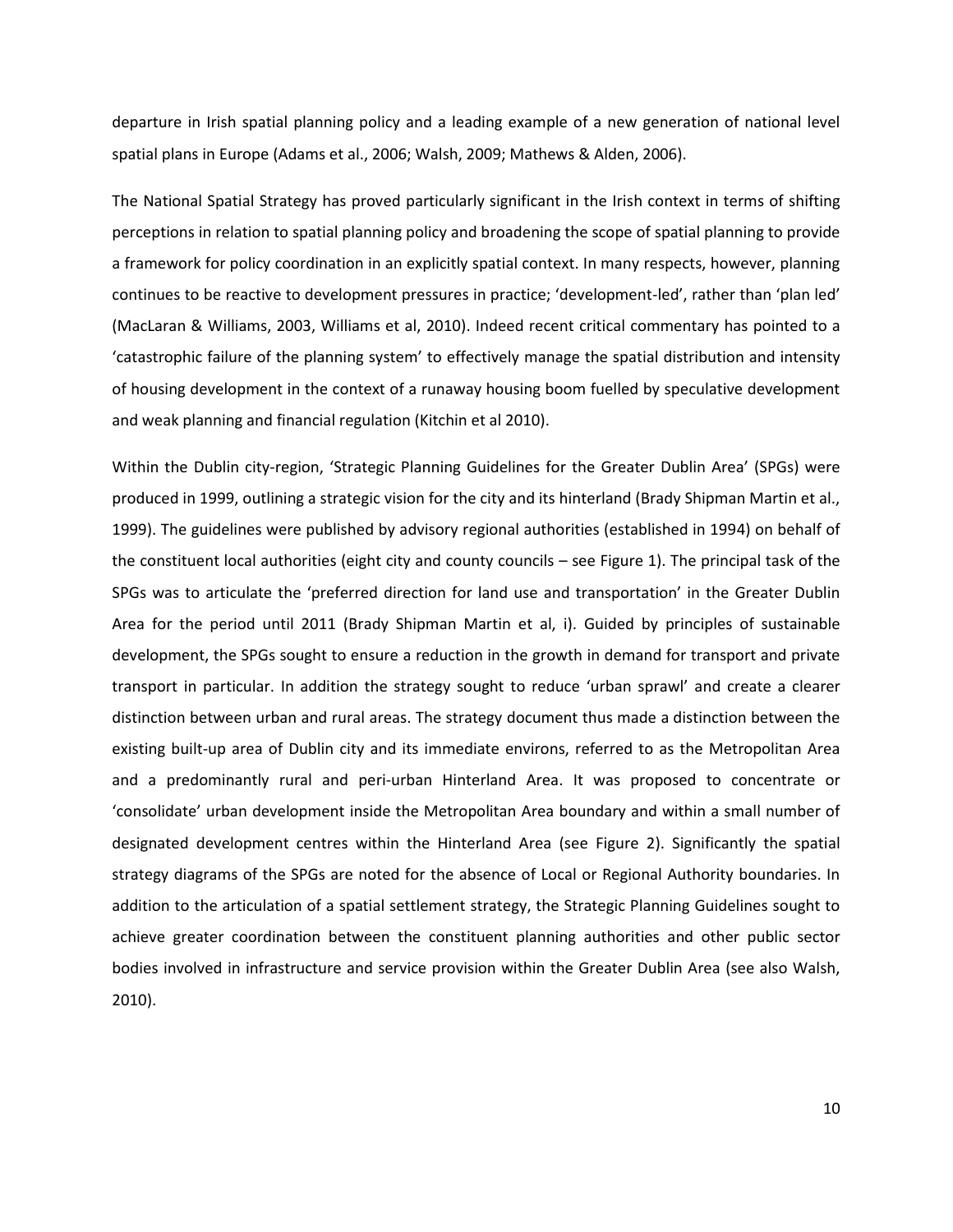

Figure 1: Regions and Counties (Local Authority boundaries) within the Greater Dublin Area

The spatial strategy articulated by the Strategic Planning Guidelines was subsequently reinforced by the publication of the National Spatial Strategy (NSS) in 2002. The objectives of the NSS promoting physical consolidation of the Greater Dublin Area, match closely with the vision of the SPGs. Following the adoption of the 2000 Planning and Development Act each of eight Regional Authorities were required to produce Regional Planning Guidelines by 2004. The Regional Planning Guidelines for the Greater Dublin Area (RPGs, DRA & MERA, 2004) reaffirm the strategy adopted by the SPGs in 1999 with updated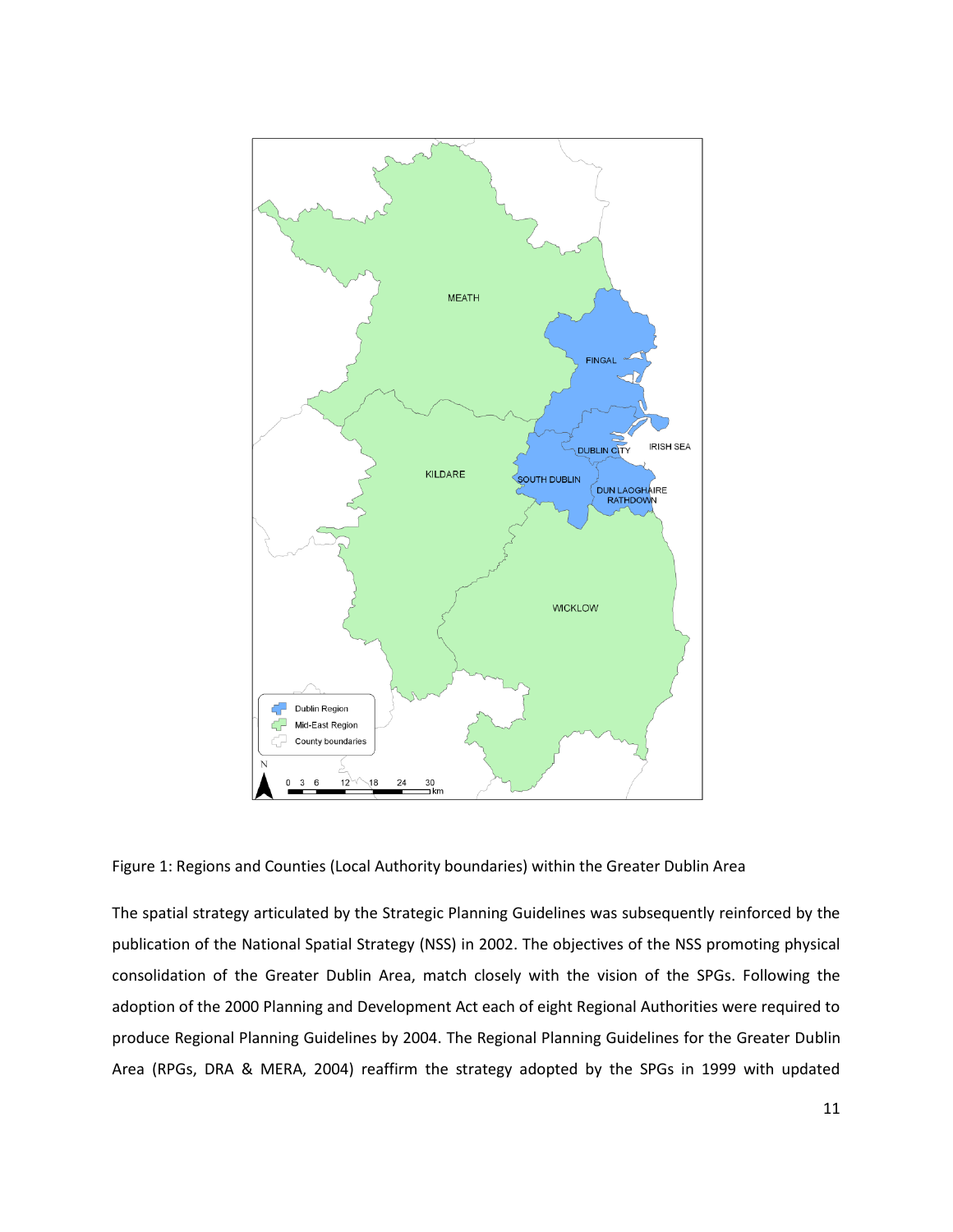demographic projections and minor boundary revisions. Following a statutory review process, revised RPGs were published in July 2010. The 2010 RPGs maintain the principal components of the settlement strategy first established in the Strategic Planning Guidelines but places significant emphasis on current challenges associated with the changed economic context and pays increased attention to the integration of environmental policies and infrastructure provision strategies within the framework of the Regional Planning Guidelines (DRA & MERA, 2010).



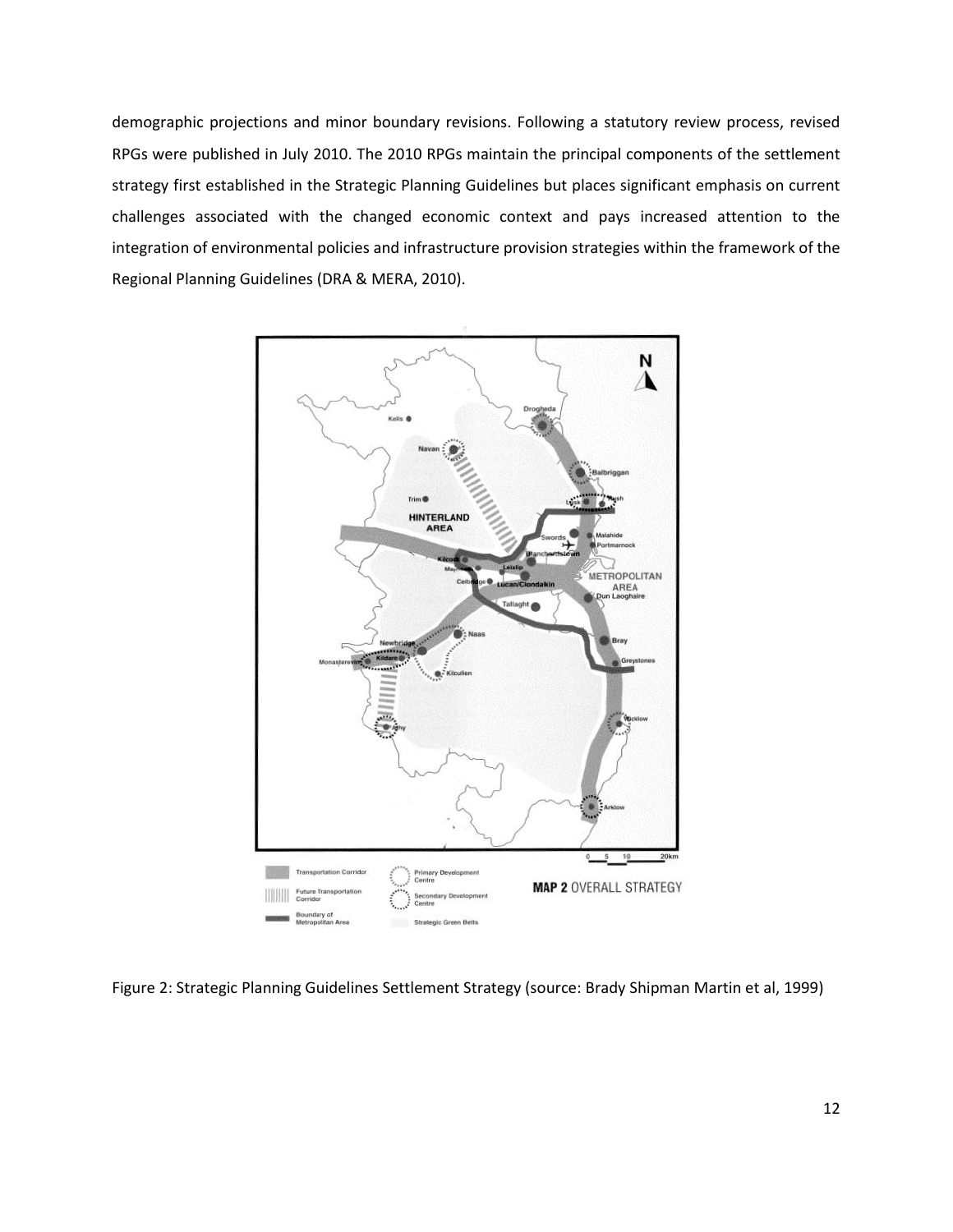#### **5. Territorial Politics in the Urban Growth Management Process**

The S/RPGs process, from the preparation of the Strategic Planning Guidelines and their adoption in 1999 to the recent statutory review of the Regional Planning Guidelines in 2009/2010 has been characterised by political tensions and contestation between the two regional authorities and seven local authorities in the Greater Dublin Area<sup>2</sup>. The SPGs were adopted by a committee of local councillors, selected to represent the constituent local and regional authorities within the GDA while the members of the two Regional Authorities are jointly responsible for the review and adoption of the RPGs. This formal input to the S/RPGs by the local politicians representing the local and regional authorities constituted an important element of democratic accountability to the regional strategy-making process. Significantly, it ensured that the S/RPGs would reflect local and regional concerns and priorities regarding the spatial distribution and form of future development rather than solely comprising an instrument of central government policy. The involvement of councillors and members of the Regional Authorities provided the potential for the S/RPGs to act as a framework for political agreement on a shared development strategy for the Greater Dublin Area. The Manager of Dublin City Council at the time of the preparation of the SPGs notes that the adoption of the SPGs by the Dublin and Mid-East Regional Authorities required a significant level of compromise:

We were managing the SPGs for the region, which had to be adopted by two Regional Authorities, the Dublin and Mid-East so it was quite complex getting them adopted and inevitably it involves a level of compromise that might go beyond what you would normally, but that's democracy  $(L1)<sup>3</sup>$ .

The planning officer with principal responsibility for drafting the 2010 review of the RPGs reflected on the extent to which the two regional authorities constitute two separate and distinct politicalinstitutional arenas with very different perspectives in relation to spatial planning. It is argued that the division of the Greater Dublin Area between the two regional authorities limits the potential for the development of a shared perspective in spatial planning matters and effective city-regional governance:

 $\overline{a}$ 

 $^2$  Anecdotal evidence suggests that the preparation and review of Regional Planning Guidelines in other regions in Ireland has also been characterised by significant urban-rural tensions (personal communication 2010).

 $3$  Interviewees are classified according to an alphanumerical coding system. Letters L, R and C correspond to local authority officials/planners, regional authority officials/planners, and councillors (local elected politicians) respectively. Interviews were conducted during 2009, while the review of the RPGs was in progress.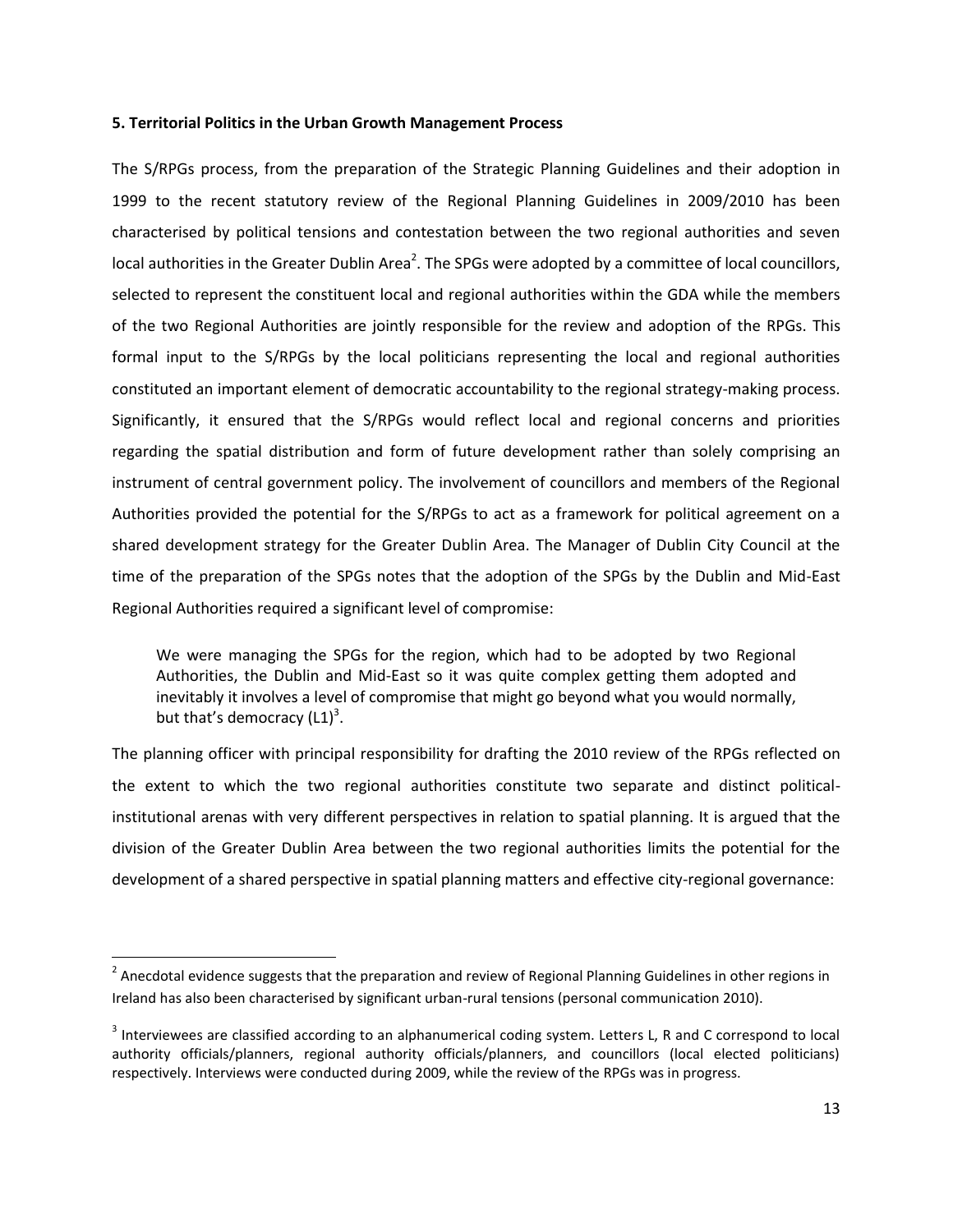You have got two regional authorities, two very separate bodies with very separate thinking… they have to work together on planning issues. They have no centralised perspective on what that is. They don't work together as a group. They only come together to discuss planning issues twice a year. (R3).

Significantly it is argued that the institutional structures contribute to the creation of antagonistic or oppositional relations between the two regional authorities. For spatial planning purposes the two regional authorities are required to work together to produce a shared strategy for the Greater Dublin Area as a whole. In practice, however, the two regional authorities have distinct territorial and political identities:

It doesn't make for a good regional authority. They aren't a regional authority. They are two regional authorities. It creates a situation of them and us, automatically, because we are a 'them and us', two different groups. (R3)

A member of Kildare County Council indicates the extent to which the introduction of the S/RPGs has altered the way in which County Development Plans are produced. It is contended that prior to the introduction of the SPGs, CDPs adopted a territorially bounded or 'island' perspective where the relationship between the county and its regional hinterland was not considered. Decisions were made on an individual basis reflecting existing land ownership patterns without regard to regional scale parameters or population projections. It is argued that the S/RPGs placed CDPs within a more rational framework:

Each County Development Plan was done as though each county was an island and everyone with a large garden almost looked to have their land rezoned... It was more to do with who owned the land and things like that than it was about a rational planning system.... The early development plans that I was involved with - they had no upper limit. No population thresholds. It really was chaos. The regional planning guidelines put some order on it (C4).

The approaches adopted by councillors and members of the Regional Authorities to regional policy issues tend to strongly reflect the perspective of the county which they represent. The politics of regional policy debates is consequently framed in markedly territorial terms. A member of Fingal County Council clearly articulates this territorial politics asserting that her role on the Dublin Regional Authority is to promote the interests of Fingal:

As a councillor for Fingal I would see myself as having to ensure that the guidelines allowed for the optimal development of Fingal. I would be trying to ensure that we would get the correct share of industrial, retail development etc (C2).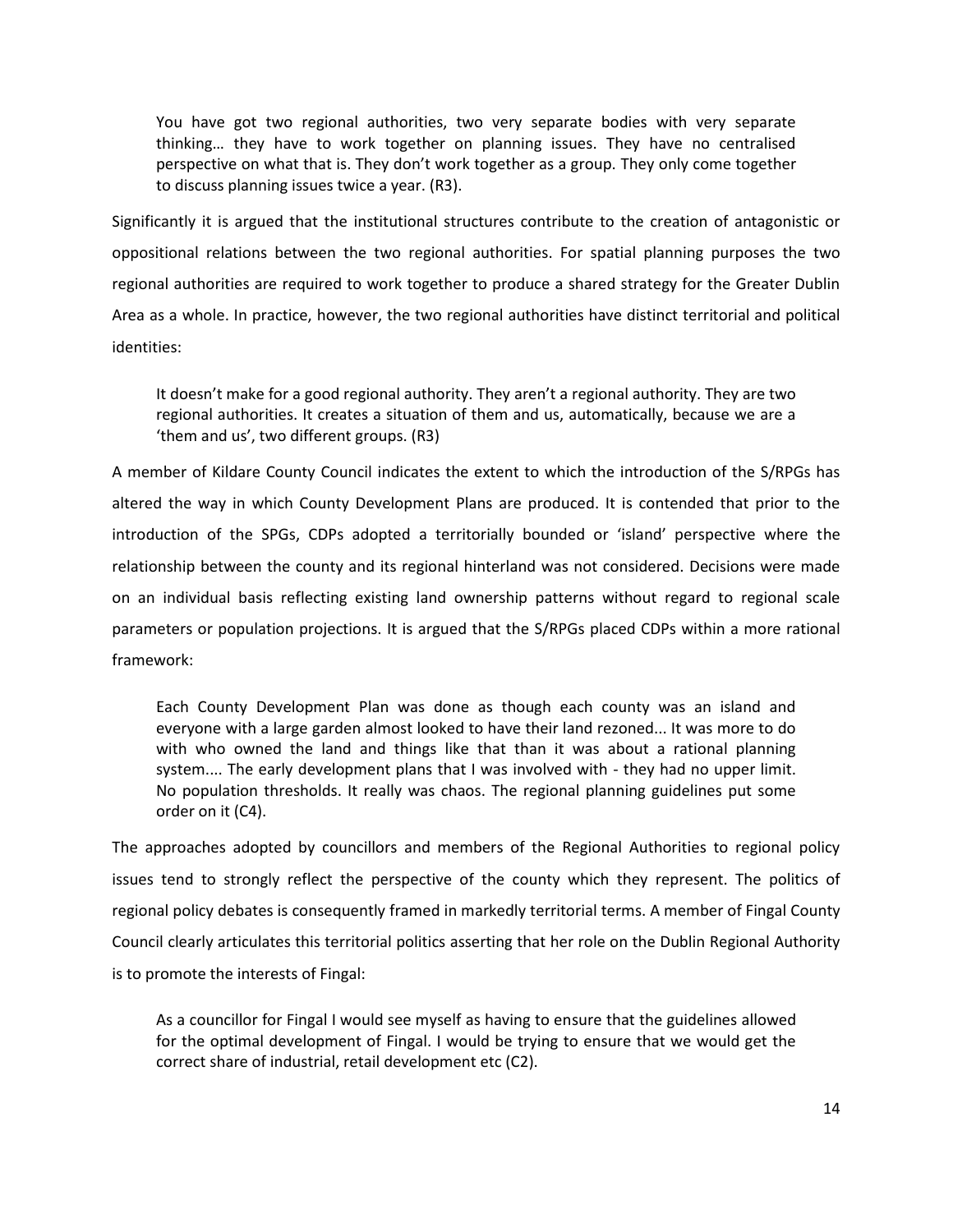A member of Wicklow County Council argues that under-provision of housing by Dublin City and Dun Laoghaire Rathdown has forced the dispersal of residential development to the counties of the Mid-East Region. Here housing provision is understood in terms of providing for the 'indigenous population' of individual counties. This narrow territorial perspective ignores the realities of regional scale housing and labour markets and the multiple drivers of inter-county migration and residential mobility. Concern regarding inter-county disparities in housing provision also reflects the fact that residential development leads to increased costs for local authorities and does not provide a source of income in the form of annual rates. The structure of local authority financing and in particular, the dependence on commercial rates and development levies consequently contributes to the framing of regional planning debates in markedly territorial terms.

Dublin City have not provided enough residential for their indigenous population. Dun Laoghaire Rathdown is the worst provider in the country for providing social houses for their indigenous population.... That has forced a lot people in the Dublin area into Meath, Wicklow, and Kildare and further afield and that is where we have the problems throughout the country as well. There would be tension in regard to that... Our particular problem is there are no rates for having residential properties and there is problems in servicing them (C12).

The SPGs preparation process was characterised by contestation between competing spatial discourses. The thinking of the consultants responsible for drafting the strategy and facilitating the preparation process was informed by specific spatial planning principles and concerned in particular with achieving critical mass at selected locations and aligning future urban development along a network of existing and proposed transportation corridors. This perspective viewed Dublin and the wider functional region as an urban system, whose performance could be improved by taking hard decisions, in the interests of the region as a whole:

… to create enough scale to make a transport system work or to provide people with shopping within a short distance of their home… the only way to get Dublin to work really well was to take hard decisions that would mean places were not going to develop, were not going to get their new school, not going to get their new sewerage works (R1).

This particular discourse of spatiality founded on rational principles and informed by broader policy agendas of sustainable development and transport-oriented-development stood in sharp contrast however, to the concepts of space and place associated with the engagement of the elected politicians with the SPG process. The spatial discourses of the elected politicians may be characterised in terms of a 'local agenda', concerned primarily with the social and economic development of particular local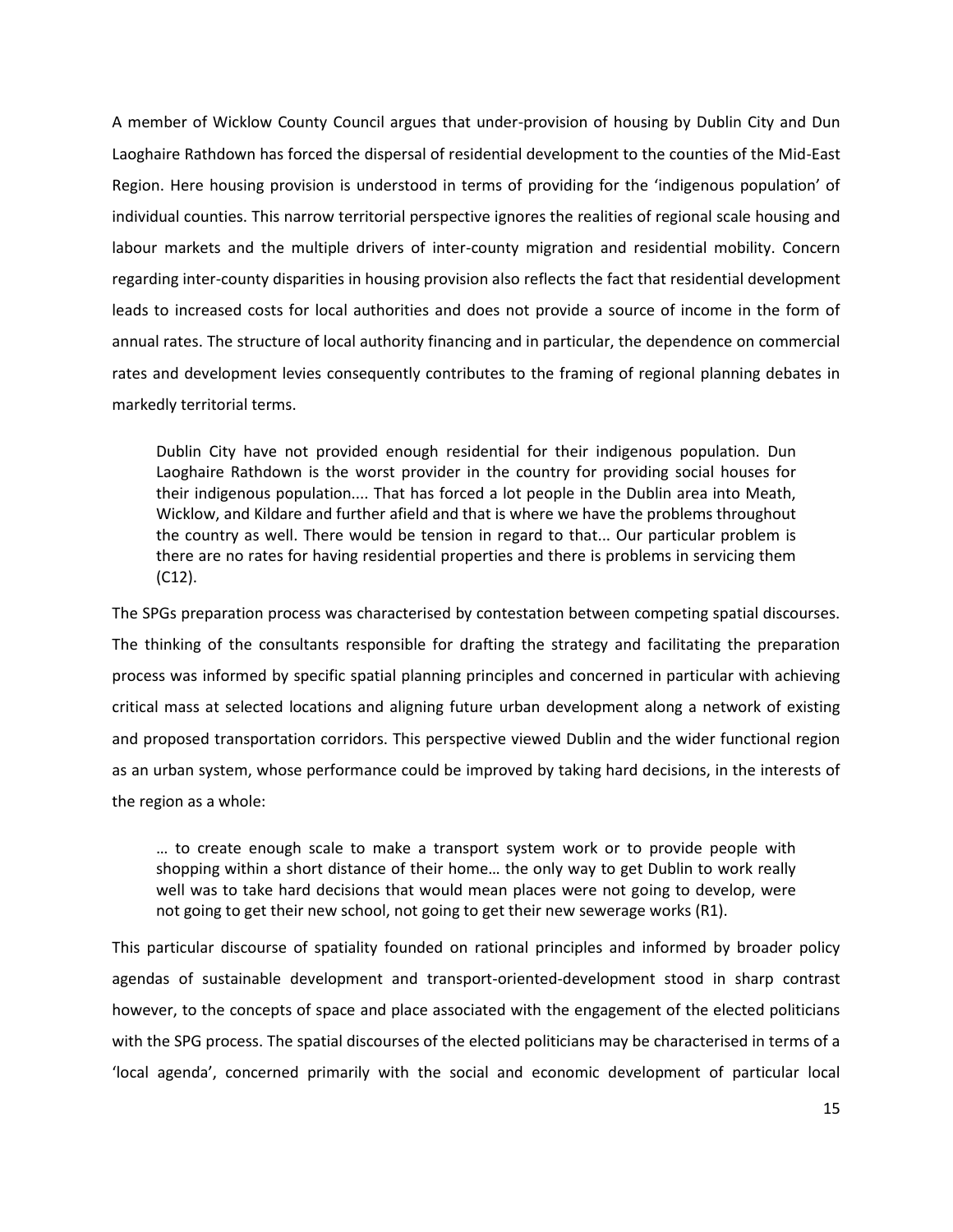communities and geographical areas from where they drew their electoral support. There was no consensus that the development potential or capacity of individual settlements within the Mid-East Region would or should be affected by the expansion of Dublin:

… Councillors of the outer authorities… were saying why should south Kildare or northwest Meath be actually affected by something that really had to do with building in Dublin… the zoning of land in small villages in Wicklow or Meath was seen as being problematic… seen by the councillors as problematic because we weren't allowing these places to develop (R1).

The current Regional Planning Guidelines officer reflects on the extent to which local politicians continue to be primarily concerned with their own county and more specifically the local electoral constituency from which they derive their political support. It is noted, however, that some councillors do take a broader 'global' perspective in relation to spatial planning issues:

It is very hard to get away from parish pump politics. They are generally only interested in their own area, not even their own county, their council area, as in area committee area… some of them are very good and very with it and to take the global perspective but that issue does tend to come up in debates for some of them. They want to know – well what is the story for my patch... (R3)

Interviews with members of the Mid-East Regional Authority reveal significant areas of disagreement or tension specifically in relation to the spatial distribution of residential, commercial and industrial development between the Dublin and Mid-East Regions. It is argued that although the RPGs included an objective promoting employment creation in the Mid-East Region, development in Kildare, Meath and Wicklow in the period since 2004 has been disproportionately residential while commercial and industrial development has located primarily within the Dublin Region. Commercial and industrial development is viewed as a very significant source of revenue in the form of commercial rates and development levies as well as providing employment within the Mid-East Region. Competition for commercial and industrial development is consequently articulated through a territorial politics, constituted at a range of spatial scales from inter-regional to inter-locality within individual counties.

For a number of councillors, the spatial proximity of the Mid-East Region to Dublin is viewed as a significant disadvantage hindering the capacity of the region to attract investment and development employment leading to a low ratio of jobs to population within the region:

The Mid-East region have been suffering because of their close proximity to Dublin whereas Dublin has being taking the cream, the Mid-East region has being taking a lot of the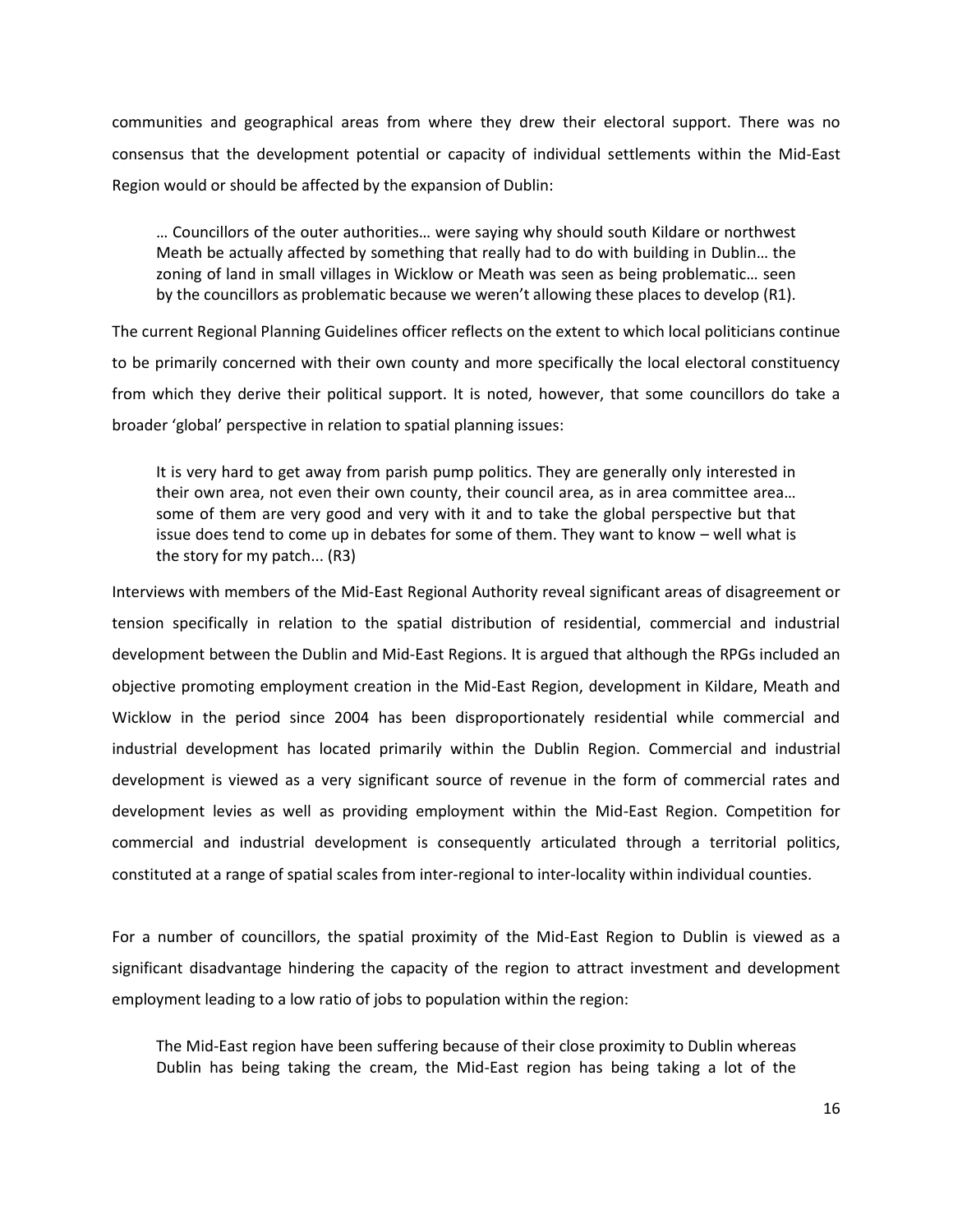problems. The commercial activity has been generally speaking focussed on the Dublin area, whereas the residential has been more or less forced into the ME region and that is something that is going to have be addressed in this plan. There is going to have to be a much greater emphasis on providing commercial and employment opportunities in the in the ME region than there has been heretofore... (C12)

I think the biggest problem has been the influence of Dublin. I don't think we, in the Mid-East Region have stood up for ourselves in the proper spreading out of the cake in relation to.... residential vs. commercial development (C8)

A member of Dun Laoghaire Rathdown refers to the reality of competition between counties within the Dublin Region as a major obstacle to coordinated regional governance. It is argued that the despite the rhetoric of cooperation in recent regional-scale spatial planning and economic policy documents, in practice each local authority will be competing for the same investment:

There is also tension between the local authorities as well. There is fierce competition between them. One of the deep flaws of the regional structure such as it is, is that no matter what goes on... everybody knows that if there is something up the four local authorities are going to go head over heels to get it for themselves... Fingal have the airport city, Dublin city have their own natural strength... Dun Laoghaire Rathdown is looking at Cherrywood... all these things are competing for more or less the same investment. No matter what they say on the surface that is the reality of what goes on (C1).

#### **6. Discussion and Conclusions**

Although initially prepared as a non-statutory statement of policy for the local authorities within the Dublin and Mid-East Regions, the Strategic Planning Guidelines were effectively adopted by the central government and became embedded within a statutory multi-scalar spatial planning policy system. This process of embedding was affirmed with the translation of the SPGs model into Regional Planning Guidelines for each of the Regional Authorities in the state in 2004. The SPGs thus provided the point of departure and reference model for subsequent regional spatial strategies for both the Greater Dublin Area and the other six regions, indicating the generative capacity of the SPGs as a process.

The embedding of the S/RPGs within the statutory spatial planning system occurred in the context of a significant reconfiguration of the relationships between local, regional and national scales of governance in spatial planning in Ireland. The RPGs were prepared in 2004 in the context of implementing the National Spatial Strategy. As a consequence, the emphasis of the SPGs on producing a shared spatial development strategy agreed by the constituent local authorities of the Greater Dublin Area was, at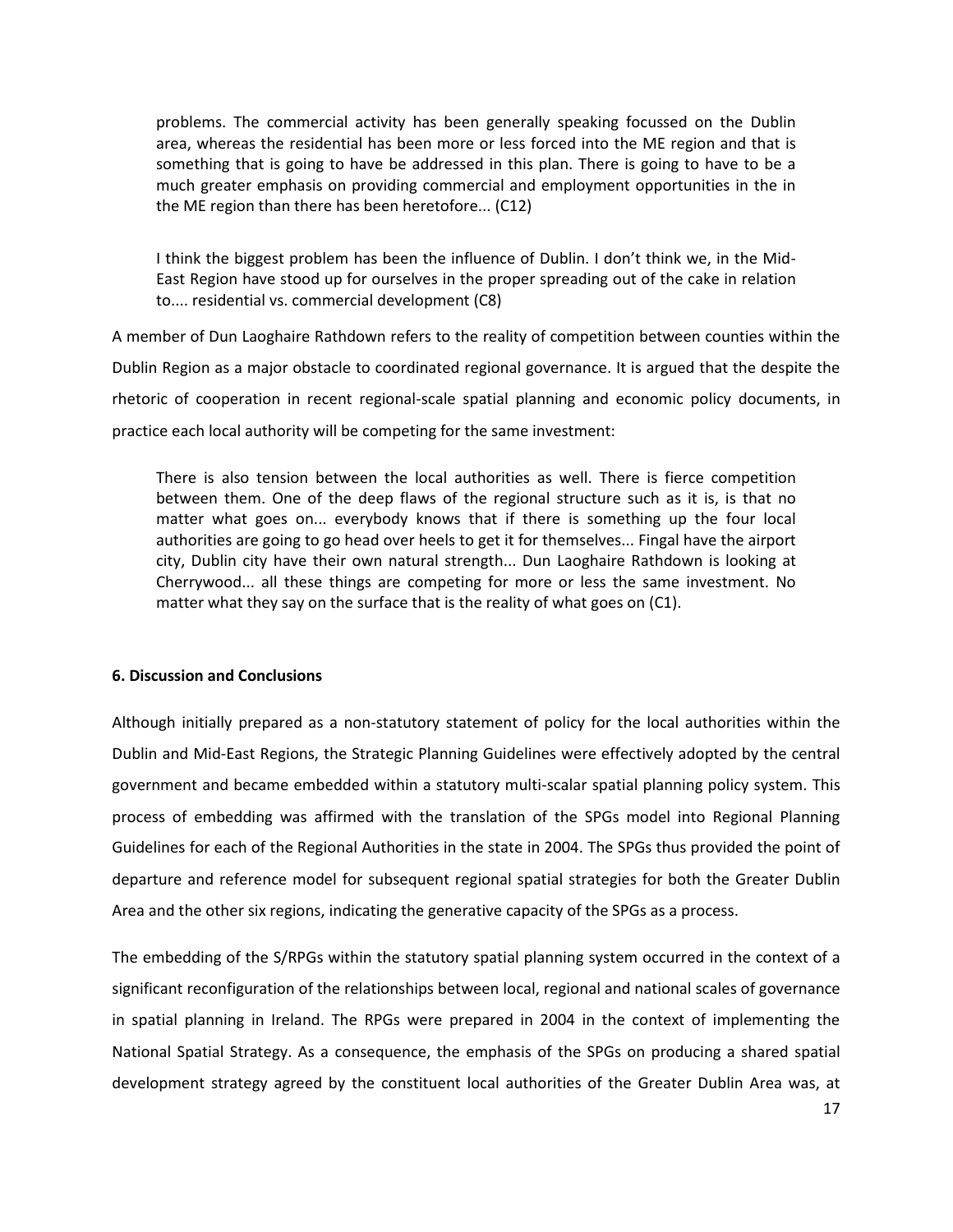least partially, replaced by a concern to translate national policy objectives into regional strategies, which in turn would provide strategic guidelines for City/County Development Plans.

During the preparation of the RPGs in 2004, members of the Regional Authorities were in fact, actively discouraged from engaging with the process. The RPGs were viewed as a technical policy exercise, rather than an opportunity for debate on the merits of alternative settlement strategies. Whereas the SPGs strategy-making process was initiated and led by local government, the preparation of the Regional Planning Guidelines in 2003/2004 was part of a wider process steered by central government. The embedding of the S/RPGs within the legislative framework of the 2000 Planning and Development Act and associated spatial planning hierarchy served to institutionalise the strategic spatial planning approach as a central element of the planning system. It may be argued, however, that this institutional embedding also restricted the capacity of the RPGs for the Greater Dublin Area to deliver an agreed shared strategy based on political consensus across the constituent local authorities. The parameters of the process were pre-defined in terms of the settlement strategy already articulated by the Strategic Planning Guidelines and the National Spatial Strategy.

Interviews with planning practitioners, local government officials and political decision-makers further point to the structuring effect of the geography of formal structures of governance on processes of strategic spatial planning at regional and local scales. It is evident that the Dublin and Mid-East regional authorities are characterised by distinct territorial and political identities and an associated 'them and us' politics of opposition, reducing the potential for the development of political agreement on a shared spatial strategy at a city-regional scale. The emergence of a 'them and us' politics of opposition may be attribute to a long-established perception of the relationship between Dublin city and its surrounding rural hinterland as somewhat problematic, whether this relationship is framed in terms of encroaching urban sprawl, a threat to the characteristic identity of predominantly rural counties or an inequitable distribution of economic development and employment opportunities between urban and rural areas.

The development of oppositional politics may also, however, reflect the implications in practice of the operation of two regional authorities and seven local authorities within the Greater Dublin Area, with limited opportunities for debate and discussion between political decision-makers at an inter-regional level. The interviews further point to the framing of spatial development issues and concerns in explicitly territorial terms reflecting a perceived assumption of spatial congruence of society, economy and cultural identity within the boundaries of individual local authorities. This construction of a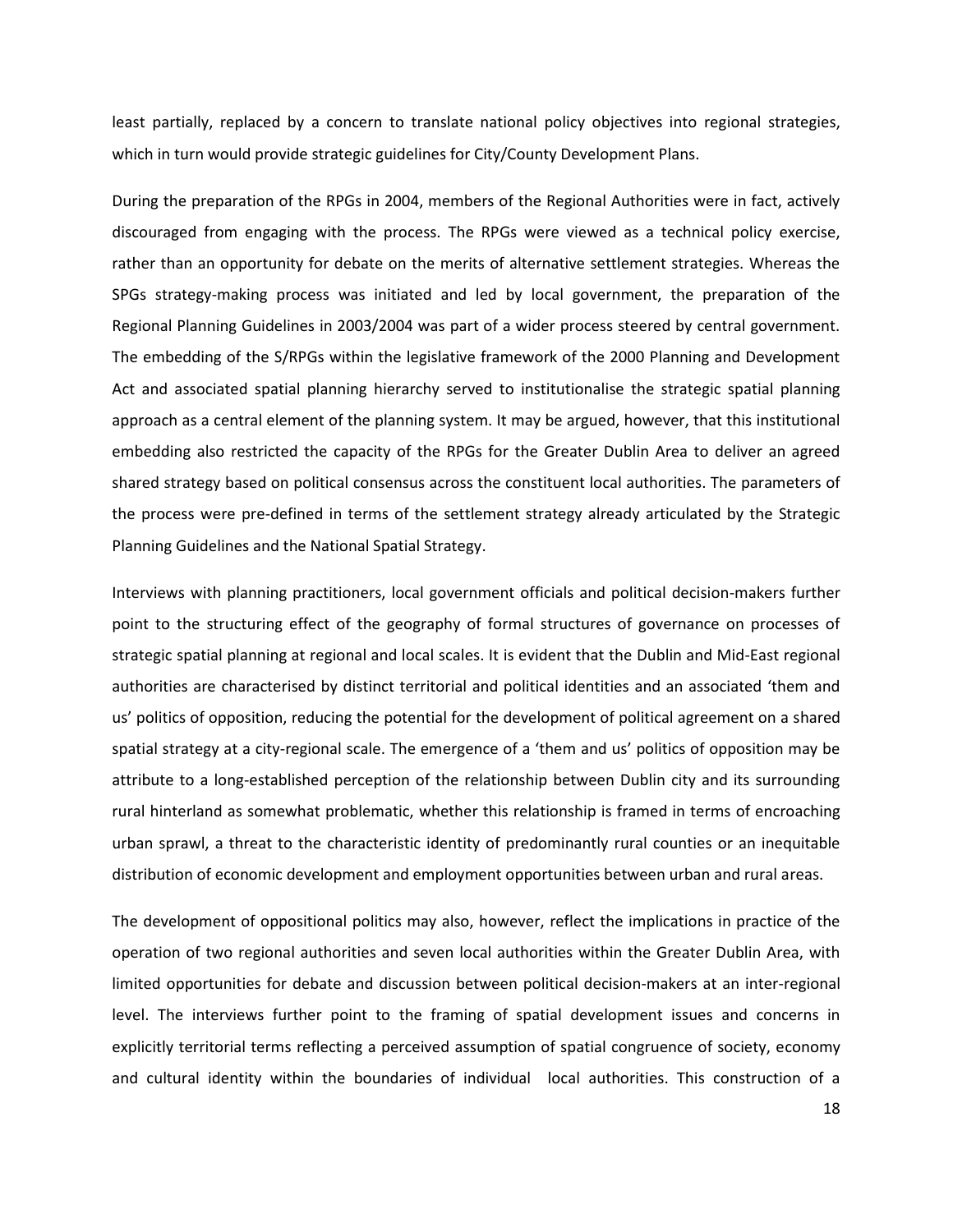territorial spatial imaginary is particularly evident in concerns expressed by public representatives for the provision of housing to provide for the 'indigenous population' of individual county or city areas or the provision of employment opportunities for the residents of a particular county within the geographical borders of that county. While these concerns may reflect specific normative policy objectives in relation to concerns regarding long-distance commuting or an under-supply of housing within particular areas, they also point to a limited awareness of the actual extent to which the 'geographies of everyday life' as represented by commuting flows and housing market dynamics play out at the city-regional scale.

It is further possible to identify three distinct processes through which the spatiality of formal structures of governance influence or structure the development of territorial spatial imaginaries and territorial politics within the Dublin city-region:

- 1. Processes of spatial strategy-making and in particular the engagement of political decisionmakers with such processes are for the most part framed within the context of the territorial boundaries of individual local authorities;
- 2. The articulation of public interest concerns by public representatives may tend to reflect the boundaries of electoral constituencies or a perception of the spatial extent of a particular 'local community';
- 3. Competition for investment between local authorities may reflect the extent to which public expenditure at the local level is related to the quantity of commercial and industrial development located within the geographical area of individual local authorities.

The interviews with elected public representatives also indicate an emergent reflexivity as councillors begin to acknowledge and recognise the significance of regional interconnections and the problems associated with traditional territorial perspectives where individual counties were perceived as 'islands', with limited regard for functional relations beyond the boundary of the local authority area. Evidence of reflexivity in relation to the employment of particular spatial imaginaries indicates that the functional geographies of sociospatial relations promoted by the S/RPGs process may have begun to influence the framing and shaping of discourses of space and place among actors in spatial development in the Dublin city-region.

The analysis presented in this paper indicates the need for increased critical attention to the relationship between the contents of spatial planning strategies and associated territorial development policies and the formal structures of governance within which they are institutionally embedded. More specifically it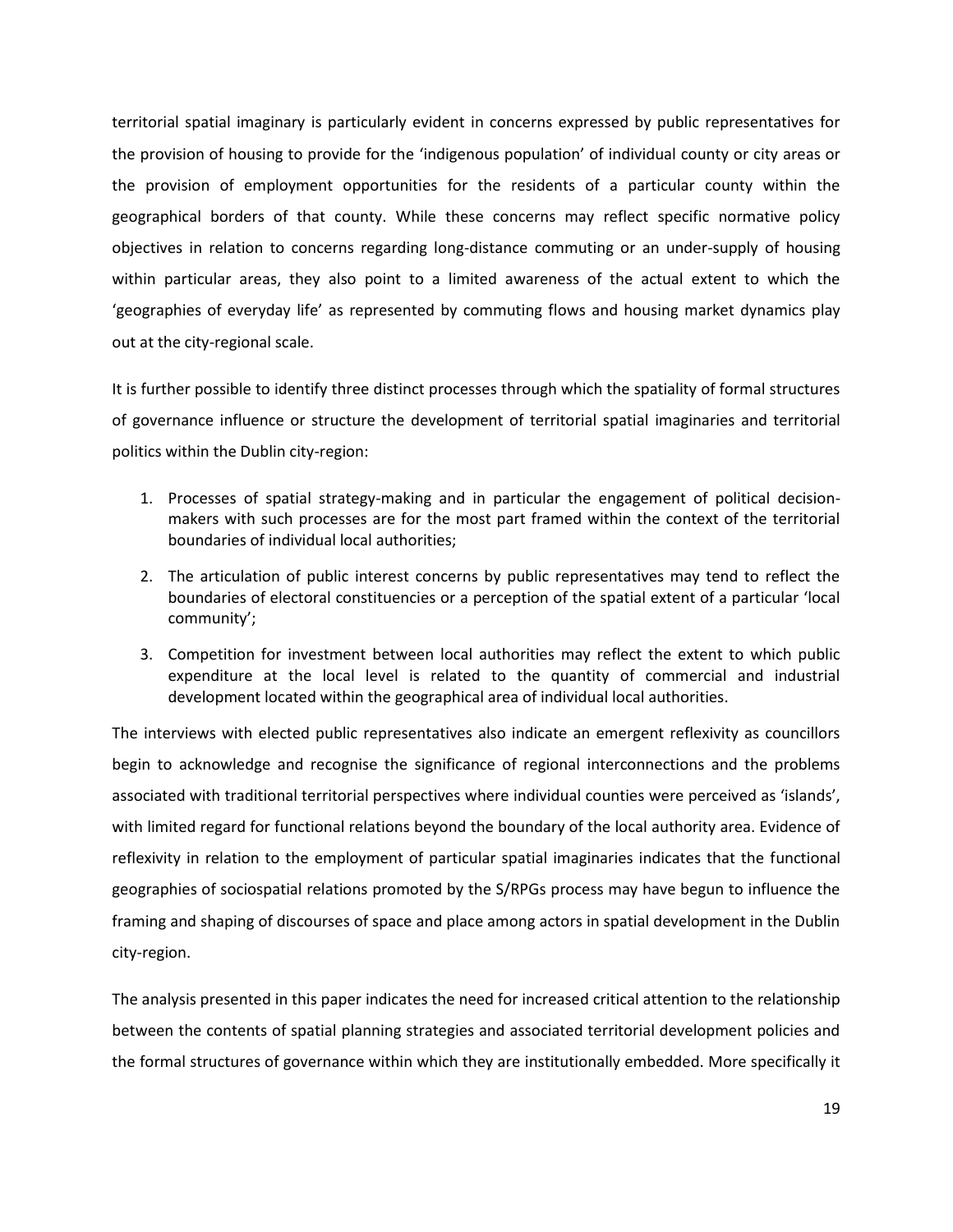is evident that the political geography of the internal division of the state can serve to structure processes of spatial strategy-making and political engagement with such processes. A politicalinstitutional approach to the study of spatial planning in practice suggests a conceptualisation of spatial planning and policy systems as institutional frameworks where future development outcomes are negotiated and debated. Such processes of negotiation and debate occur, not isolation, but in a wider institutional context or 'decision environment', characterised by powerful socio-political discourses of development which in turn are structured by the governance frameworks within which they are produced.

### **Acknowledgements**

An earlier version of this paper was presented at the Regional Studies Association Annual International Conference: Regional Responses and Global Shifts: Actors, Institutions and Organisations, Pecs, Hungary, 24<sup>th</sup>-26<sup>th</sup> May 2010. I am grateful for the constructive comments received.

This paper draws on PhD research conducted at the School of Geography, Planning and Environmental Policy at University College Dublin, supervised by Dr. Brendan Williams and Dr. Declan Redmond. The research was, in part, funded by the Environmental Protection Agency under the Urban Environment Project, hosted by UCD Urban Institute Ireland (2006-2009). The Urban Environment Project was sponsored by the Irish Environmental Protection Agency as part of the ERTDI programme which is funded through the National Development Plan. The author also wishes to acknowledge the support of the National Institute for Regional and Spatial Analysis and Department of Geography, National University of Ireland, Maynooth.

#### **References**

Adams, N., Alden, J. & Harris, N. (2006) Introduction: Regional Development and Spatial Planning in an Enlarged European Union, in Adams, N., Alden, J. & Harris, N. (eds) *Regional Development and Spatial Planning in an Enlarged European Union,* Aldershot: Ashgate, 3-16.

Agnew, J. & Corbridge, S. (1995) *Mastering Space: Hegemony, Territory and International Political Economy,* London: Routledge.

Agnew, J. (1994) The Territorial Trap: Geographical Assumptions of International Relations Theory. *Review of International Political Economy,* 1**,** (1), 53-80.

Albrechts, L. (2003) Reconstructing Decision-Making: Planning Versus Politics, *Planning Theory,* 2**,** (249).

Albrechts, L., Healey, P. & Kunzmann, K. R. (2003) Strategic Spatial Planning and Regional Governance in Europe, *Journal of the American Planning Association,* 69**,** (2), 113.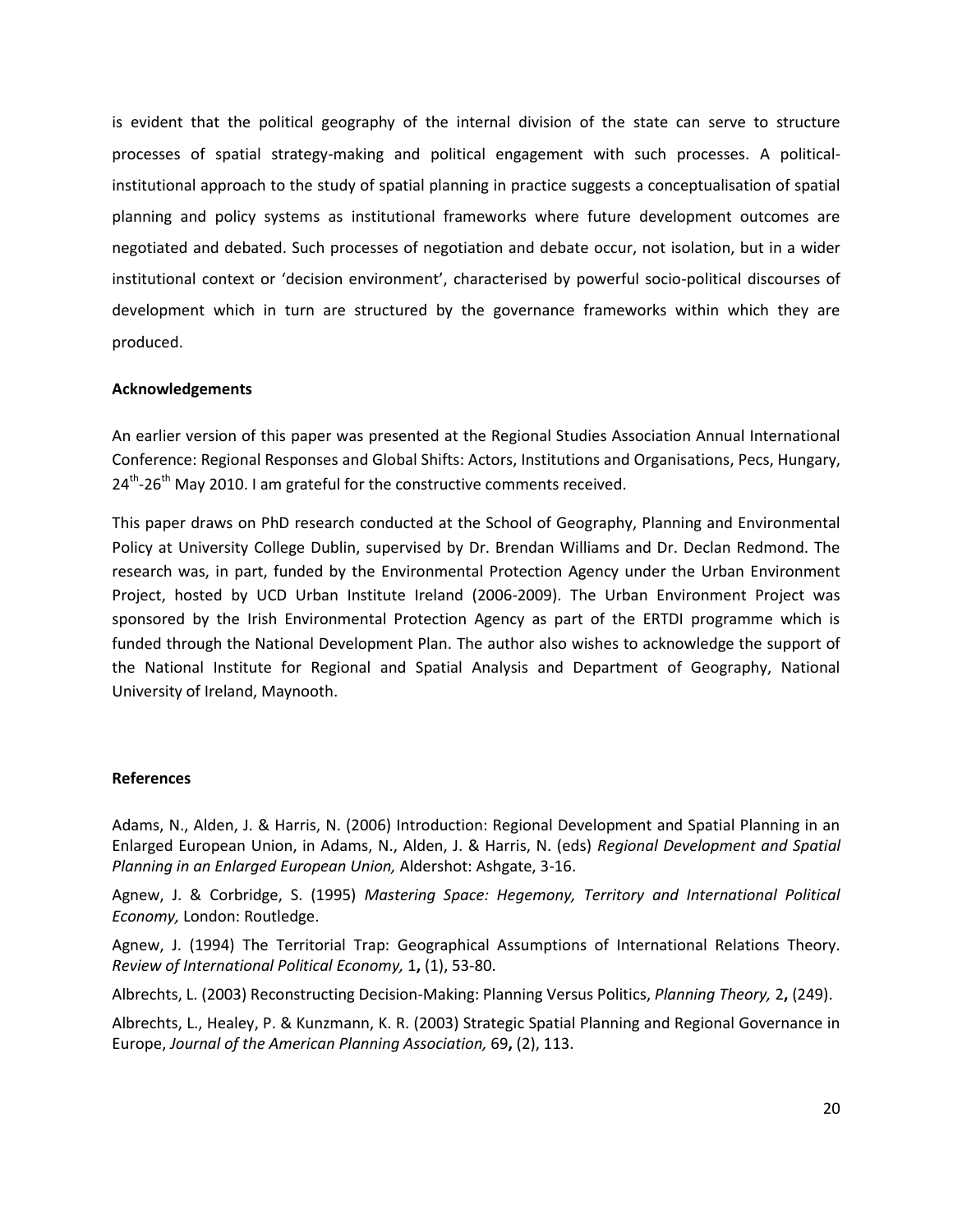Allmendinger P. & Haughton G. (2009) Soft Spaces, Fuzzy Boundaries and Metagovernance: The New Spatial Planning in the Thames Gateway, *Environment and Planning A*, 41.

Allmendinger, P. & Haughton, G. (2007) The fluid scales and scope of spatial planning in the UK, *Environment and Planning A,* 39**,** (6), 1478-1496.

Amin, A. (2004) Regions Unbound: Towards A New Politics of Place, *Geografiska Annaler,* 86B**,** (1), 33- 44.

Bartley, B. (2007) Planning in Ireland, in Bartley, B. & Kitchin, R. (eds) *Understanding Contemporary Ireland.* Dublin: Pluto Press, 31-43.

Beck, U. (2004) Cosmopolitical Realism: On the Distinction between Cosmopolitanism in Philosophy and the Social Sciences, *Global Networks,* 4**,** (2), 131-156.

Brady Shipman Martin, Kirk McClure Morton, Fitzpatrick Associates, Colin Buchanan and Partners (1999) *Strategic Spatial Planning Guidelines for the Greater Dublin Area,* Dublin: Stationary Office, http://www.spggda.ie/spgr\_1999.html, accessed 22/11/2010.

Brand, R. & Gaffikin, F. (2007) Collaborative Planning in an Uncolllaborative World, *Planning Theory,* 6, (3), 282-313.

Brenner, N. (1999) Beyond State-Centrism?, Space, Territory and Geographical Scale in Globalisation Studies, *Theory and Society*, 28, (1), 39-78.

Brenner, N. (2003) Metropolitan Institutional Reform and the Rescaling of State Space in Contemporary Western Europe, *European Urban and Regional Studies,* 10**,** (4), 297-324.

Brenner, N. (2004) *New State Spaces: Urban Governance and the Rescaling of Statehood, Oxford: Oxford* University Press.

Brenner, N., Jessop, B., Jones, M. & Macleod, G. (2003) Introduction: State Space in Question, in Brenner, N., Jessop, B., Jones, M. & Macleod, G. (eds) *State/Space: A Reader.* Oxford: Blackwell, 1-26.

Campbell, H. & Marshall, R. (2002) Utilitarianisms Bad Breath? A Re-Evaluation of the Public Interest Justification for Planning, *Planning Theory,* 1**,** (2), 163-187.

Castells, M. (1996) *The Rise of the Network Society,* Oxford: Blackwell.

Commission of the European Communities (1994) *Europe 2000+, Cooperation for European Territorial Development*, Luxembourg: Office for Official Publications of the European Communities.

Committee for Spatial Development (1999) *The European Spatial Development Perspective,*  Luxembourg: European Commission.

Cox, K. R. (2010) The Problem of Metropolitan Governance and the Politics of Scale, *Regional Studies*, 44  $(2)$ , 215 – 227.

Department of the Environment and Local Government (2002) *The National Spatial Strategy 2002-2020: People, Places, Potential,* Dublin: Stationery Office.

Davoudi, S. (2008) Conceptions of the City-region: A Critical Review, *Proceedings of the Institution of Civil Engineers: Urban Design and Planning,* 16, 51-60.

Davoudi, S. & Stead D. (2002) Urban-Rural Relationships: An Introduction and Brief History*, Built Environment*, 28, (4), 269-277.

Davoudi, S. & Wishardt, M. (2005) The Polycentric Turn in the Irish Spatial Strategy, *Built Environment,* 31**,** (2), 122-131.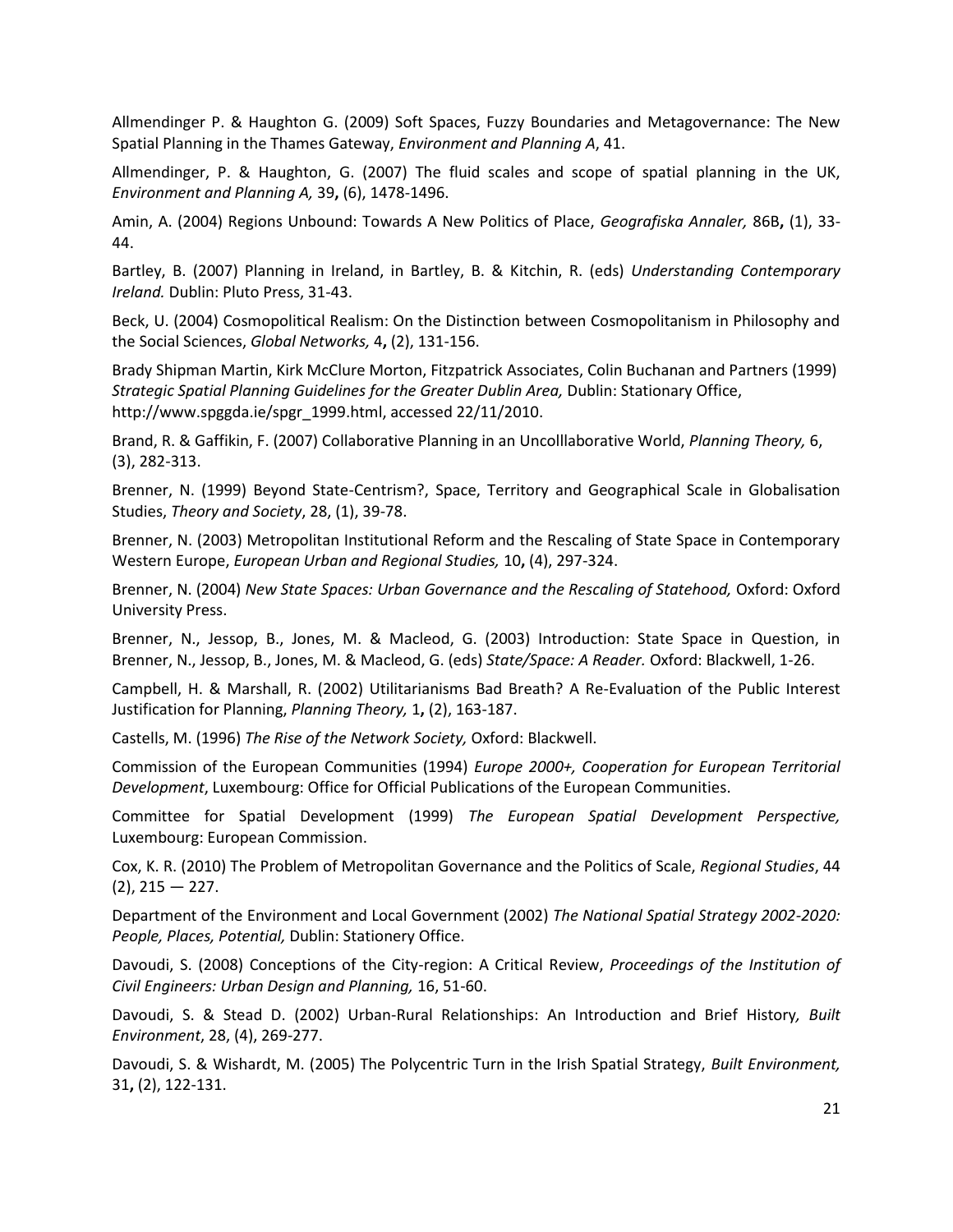Davoudi, S. (2009) Asymmetric development in spatial planning: positivist content and post-modernist processes? in Davoudi, S. & Strange, I. (eds) *Conceptions of Space and Place in Strategic Spatial Planning.* London: Routledge, 207-244.

Dublin Regional Authority and Mid-East Regional Authority (2004) *Regional Planning Guidelines: Greater Dublin Area 2004-2016, Implementing the National Spatial Strategy,* Dublin: Regional Planning Guidelines Project Office.

Dublin Regional Authority & Mid-East Regional Authority (2010) *Regional Planning Guidelines for the Greater Dublin Area 2010-2022*, http://www.rpg.ie/, accessed 22/11/2010.

Dühr, S., Colomb, C. & Nadin, V. (2010) *European Spatial Planning and Territorial Cooperation*, London: Routledge.

Dühr, S., Stead, D. & Zonneveld, W. (2007) The Europeanization of Spatial Planning through Territorial Cooperation, *Planning Practice and Research,* 22**,** (3), 291-307.

Etherington, D. & Jones, M. (2009) City-Regions: New Geographies of Uneven Development and Inequality, *Regional Studies*, 43: 2, 247 — 265.

Faludi, A. (ed) (2002) *European Spatial Planning,* Cambridge, MA: Lincoln Institute of Land Policy.

Faludi, A. (2007a) Making Sense of the Territorial Agenda of the European Union. *European Journal of Spatial Development; Refereed Articles,* 25, [http://www.nordregio.se/EJSD/refereed25.pdf,](http://www.nordregio.se/EJSD/refereed25.pdf) accessed 25/05/2010.

Friedmann, J. (1993) Towards a non-Euclidean mode of planning, *Journal of the American Planning Association,* 59**,** (4), 482-484.

Giddens, A. (1984) *The Constitution of Society,* Cambridge: Polity Press.

Graham, S. & Healey, P. (1999) Relational Concepts of Space and Place: Issues for Planning Theory and Practice, *European Planning Studies,* 7**,** (5), 623-646.

Hall, P. & Pain, K. (2006) The Polycentric Metropolis: Learning from Mega-City Regions in Europe, London: Earthscan Publications.

Harris, N. & Hooper, A. (2004) Rediscovering the Spatial in public policy and planning: an examination of the spatial content of sectoral policy documents, *Planning Theory and Practice,* 5**,** (2), 147-169.

Harvey, D. (1989) From Managerialism to Entrepreneurialism: the transformation of urban governance in late capitalism, *Geografiska Annaler,* 71b, 3-17.

Healey, P. (1998) Building Institutional Capacity through Collaborative Approaches to Urban Planning, *Environment and Planning: A,* 30**,** (9), 1531-1546.

Healey, P. (2004) The Treatment of Space and Place in the New Strategic Spatial Planning in Europe, *International Journal of Urban and Regional Research*, 28, (1), 45-67.

Healey, P. (2006) *Collaborative Planning: Shaping Places in Fragmented Societies* (*Second Edition)*, London: Palgrave, Macmillan.

Healey, P. (2009) City-Regions and Place Development, *Regional Studies*, 43 (6), 831-843.

Healey, P., Cars, G., Madanipour, A. & De Magalhaes, C. (2002) Transforming Governance, Institutionalist Analysis and Institutional Capacity, in Cars, G., Healey, P., Madanipour, A. & De Magalhaes, C. (eds) *Urban Governance, Institutional Capacity and Social Milieux.* Aldershot: Ashgate, xxxx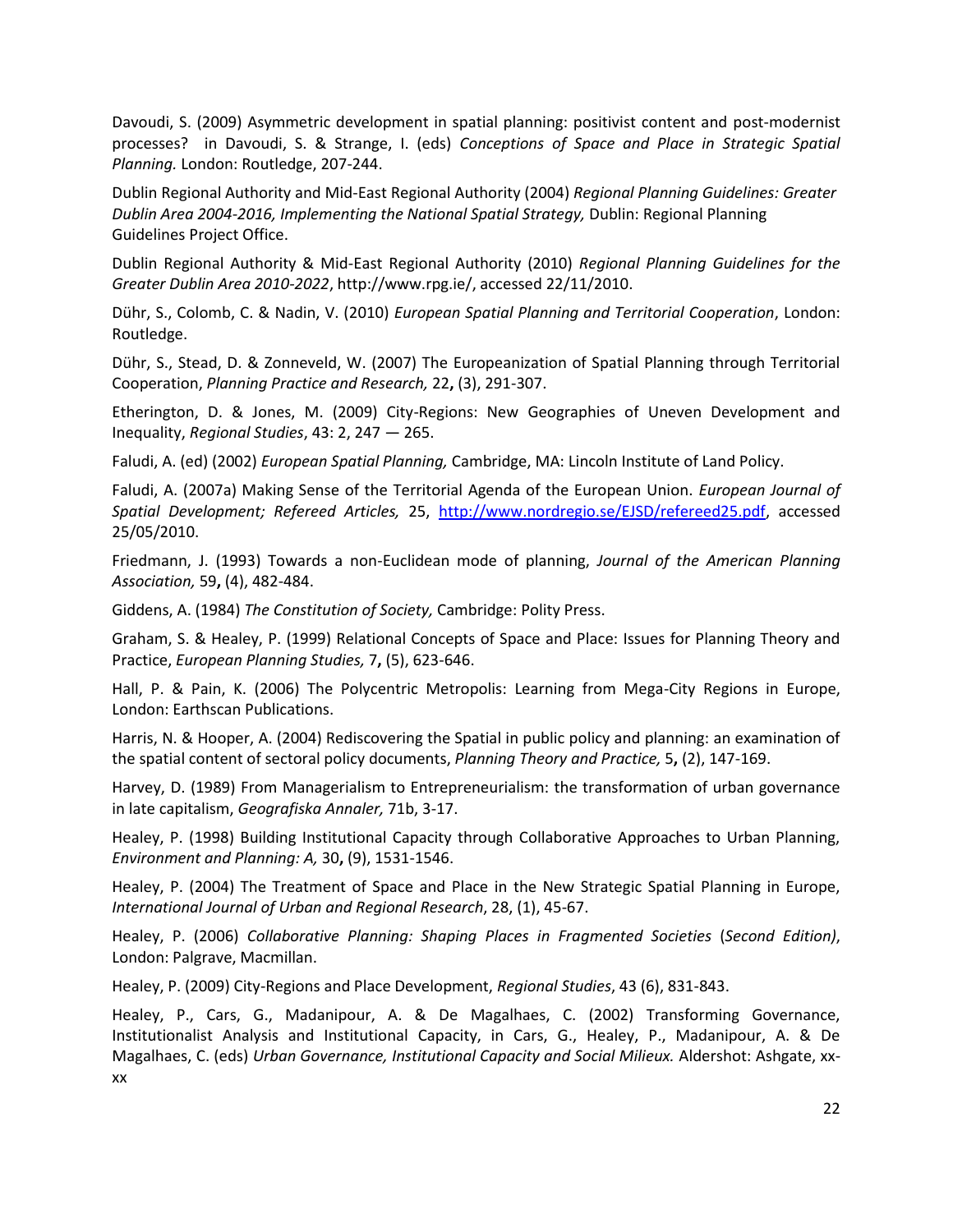Innes, J. & Booher, D. (1999) Consensus-building and complex adaptive systems: a framework for evaluating collaborative planning, *Journal of the American Planning Association,* 65**,** (4), 412-423.

Jensen, O. B. & Richardson, T. (2004) *Making European Space: mobility, power and territorial identity,*  London and New York: Routledge.

Kitchin, R., Gleeson, J., Keaveney, K. & O' Callaghan, C. (2010) A Haunted Landscape: Housing and Ghost Estates in Post-Celtic Tiger Ireland, *NIRSA Working Paper 59*, Maynooth: National Institute for Regional and Spatial Analysis, 1-66.

Kitson, M., Martin, R. & Tyler, P. (2004) Regional Competitiveness: An Elusive yet Key Concept, *Regional Studies*, 38 (9), 991-999.

MacLaran, A. & Williams, B. (2003) Dublin: Property Development and Planning in an Entrepreneurial City, in MacLaran, A. (ed) *Making Space: Property Development and Urban Planning.* London: Edward Arnold, 148-171.

Macleod, G. & Jones, M. (2007) Territorial, Scalar, Networked, Connected: In What Sense a 'Regional World'?, *Regional Studies*, 41 (9), 1177 — 1191.

Mathews, F. & Alden, J. (2006) Balanced Regional Development and the National Spatial Strategy: Addressing the Challenges of Economic Growth and Spatial Change in Ireland, in Adams, N., Alden, J., Harris, N. (eds) *Regional Development and Spatial Planning in an Enlarged European Union*, Aldershot: Ashgate, 129-154.

Morgan, K. (2007) The Polycentric State: New Spaces of Empowerment and Engagement?, Regional Studies, 41, (9), 1237 — 1251.

Nadin, V. (2007) The Emergence of the Spatial Planning Approach in England, *Planning Practice and Research,* 22**,** (1), 43-62.

Neuman, M. & Hull, A. (2009) The Futures of the City-Region, *Regional Studies*, 43, (6), 777-787.

Paasi, A. (2009) Regional Geography I, in Kitchin, R. & Thrift, N. (eds) *International Encyclopaedia of Human Geography,* London: Elsevier, 214-227.

Pike, A. (2007) Whither Regional Studies? *Regional Studies,* 41*,* (9), 1143-1148.

Purcell, M. (2007) City-Regions, Neoliberal Globalization and Democracy: A Research Agenda, *International Journal of Urban and Regional Research*, 31 (1), 197-206.

Rodriguez-Pose, A. (2008) The Rise of the "City-region" Concept and its Development Policy Implications, *Regional Studies*, 16, (8), 1024-1046.

Rydin, Y. (2007) Re-examining the Role of Knowledge within Planning Theory, *Planning Theory*, 6, (1), 52- 68.

Sager, T. (2009) Responsibilities of Theorists: The Case of Communicative Planning Theory*, Progress in*  Planning, 72, (1), 1-51.

Salet, W.,Thornley, A. & Kreukels, A. (2003) Institutional and Spatial Coordination in European Metropolitan Regions, in Salet, W., Thornley, A. & Kreukels, A. (eds) *Metropolitan Governance and Spatial Planning: Comparative Case Studies of European City-Regions*, London and New York: Spon Press, 3-19.

Scott, A. J. (1998) *Regions and the World Economy: The Coming Shape of Global Production, Competition and Political Order*, Oxford: Oxford University Press.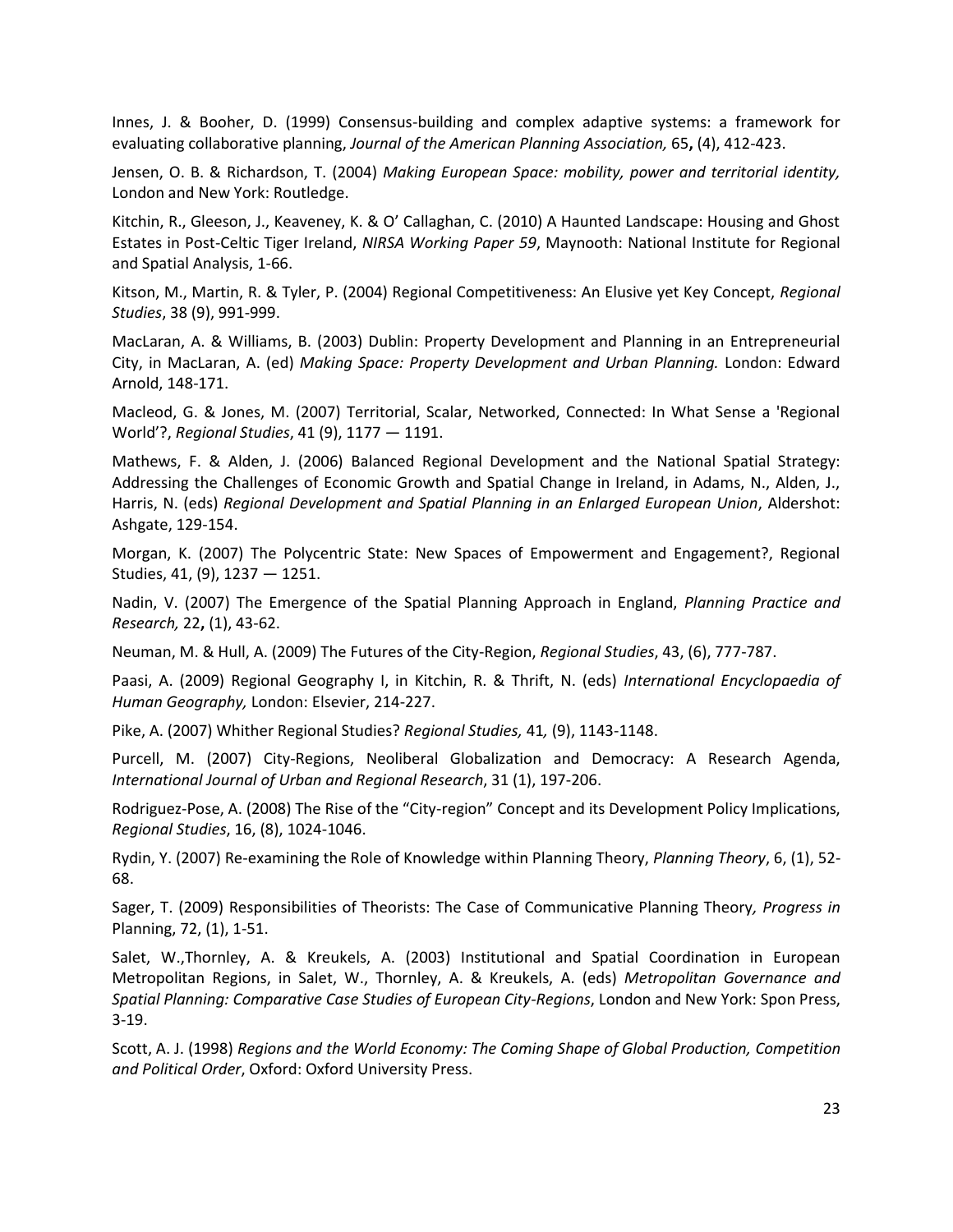Scott, A. J. & Storper, M. (2003) Regions, Globalisation, Development, *Regional Studies*, 37, (6-7), 579- 593.

Taylor, P. (1999) Worlds of Large Cities: Pondering Castells Space of Flows, *Third World Planning Review,* 21**,** (3), iii-x.

Taylor, P. (2000a) Embedded Statism and the Social Sciences II: Geographies (and Metageographies) in Globalization, *Environment and Planning A,* 32**,** (6), 1105-1114.

Taylor, P. (2003) Metageographical Moments: A Geohistorical Interpretation of Embedded Statism and Globalization, in Tétreault, M. A., Denemark, R. A., Thomas, K. P. & Burch, K. (eds) *Rethinking Global Political Economy: Emerging Issues, Unfolding Odysseys,* London: Routledge, 46, 64.

Taylor, P. (2004) *World city network: a global urban analysis,* London: Routledge.

Territorial Agenda (2007) *Territorial Agenda of the European Union: Towards a More Competitive and Sustainable Europe of Diverse Regions – Agreed at the occasion of the Informal Ministerial Meeting on Urban Development and Territorial Cohesion on 24 / 25 May 2007*, http://www.eu-territorialagenda.eu/Reference%20Documents/Territorial-Agenda-of-the-European-Union-Agreed-on-25-May-2007.pdf, accessed 22/11/2010.

Territorial State (2007) *The Territorial State and Perspectives of the European Union: Towards a Stronger European Territorial Cohesion in the Light of the Lisbon and Gothenburg Ambitions – A Background Document to the Territorial Agenda of the 21 European Union*, http://www.eu-territorialagenda.eu/Reference%20Documents/The-Territorial-State-and-Perspectives-of-the-European-Union.pdf, accessed 22/11/2010.

Turok I. (2004) Cities, regions and competitiveness, *Regional Studies* 38, (9), 1069–1083.

Urry, J. (2000) *Sociology Beyond Societies: Mobilities for the 21st Century,* New York: Routledge.

Versteeg, W. & Hajer, M. (2010) Is This How It IS, or Is This How it Is Here? Making Sense of Politics in Planning*,* in Hillier, J. & Healey, P. (eds), *The Ashgate Companion to Planning Theory: Conceptual Challenges for Spatial Planning*, Aldershot: Ashgate, 159-282.

Vigar, G. (2009) Towards an Integrated Spatial Planning, *European Planning Studies,* 17**,** (11), 1571-1590.

Walsh, C. (2010) Coordinating the Spatial Impacts of Sectoral Policies: Practices of and Potentials for Strategic Spatial Planning in the Dublin City Region, *NIRSA Working Paper 61*, Maynooth: National Institute for Regional and Spatial Analysis, 1-40.

Walsh, J. A. (2009) Space and Place in the national spatial strategy for the Republic of Ireland, in Davoudi, S. & Strange, I. (eds) *Conceptions of Space and Place in Strategic Spatial Planning.* London: Routledge, 95-125.

Ward, K. & Jonas, A. E. G. (2007) Introduction to a Debate on City-Regions: New Geographies of Governance, Democracy and Social Reproduction, *International Journal of Urban and Regional Research*, 31 (1), 169-178.

Waterhout, B. Faludi, A., Stead, D, Zonneveld, W., Nadin, V. & Milder, J. (2009) Reinventing Spatial Planning in a Borderless Europe: emergent themes, paper presented at 23<sup>rd</sup> Congress of the Association of European Schools of Planning: 'Why Can't the Future be More Like the Past?' Liverpool: 15<sup>th</sup>-18<sup>th</sup> July, http://repository.tudelft.nl/assets/uuid:bd32c582-e0a7-4725-883a-52e50a13f0fc/242495.pdf, accessed 22/11/2010.